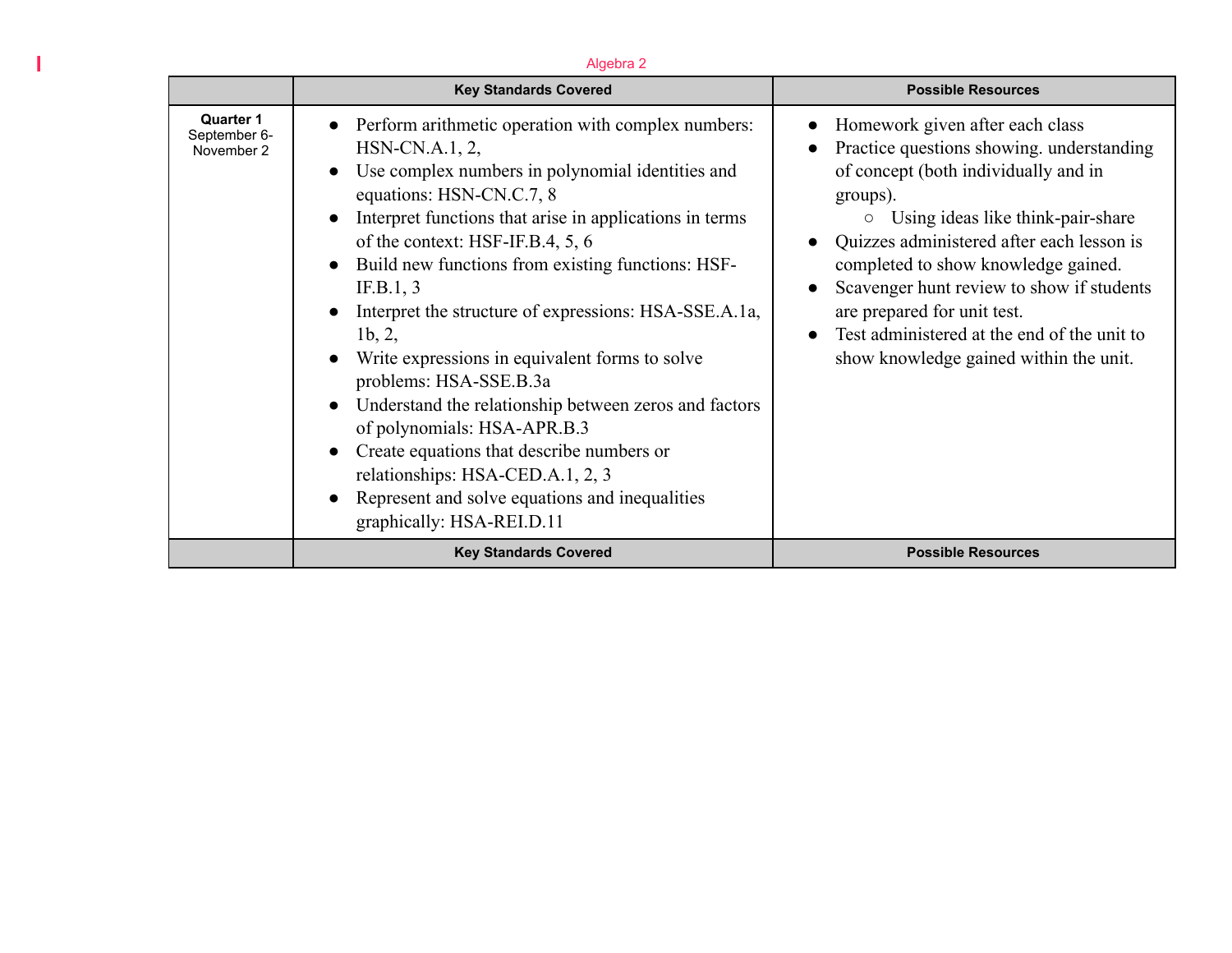| <b>Quarter 2</b><br>November 12-<br>January 28 | Using complex numbers in polynomial identities and<br>equations: HSN-CN.C.7, 8, 9<br>Interpret the structure of expressions: HSA-SSE.A.1a,<br>$\bullet$<br>1b, 2<br>Understand the relationship between zeros and factors<br>of polynomials: HSA-APR.B.2, 3<br>Use polynomial identities to solve problems: HSA-<br>APR.C.4, 5, 6<br>Represent and solve equations and inequalities<br>graphically: HSA-REI.D.11<br>Interpret functions that arise in applications in terms<br>of the context: HSF-IF.B.4, 5, 6, C.7, 8<br>Build new functions from existing functions: HSF-<br><b>BF.B.3</b> | Homework given after each class<br>Practice questions showing. understanding<br>of concept (both individually and in<br>groups).<br>Using ideas like think-pair-share<br>$\circ$<br>Quizzes administered after each lesson is<br>completed to show knowledge gained.<br>Activity for test review (independent or<br>small group)<br>Test administered at the end of the unit to<br>show knowledge gained within the unit. |
|------------------------------------------------|-----------------------------------------------------------------------------------------------------------------------------------------------------------------------------------------------------------------------------------------------------------------------------------------------------------------------------------------------------------------------------------------------------------------------------------------------------------------------------------------------------------------------------------------------------------------------------------------------|---------------------------------------------------------------------------------------------------------------------------------------------------------------------------------------------------------------------------------------------------------------------------------------------------------------------------------------------------------------------------------------------------------------------------|
|                                                | <b>Key Standards Covered</b>                                                                                                                                                                                                                                                                                                                                                                                                                                                                                                                                                                  | <b>Possible Resources</b>                                                                                                                                                                                                                                                                                                                                                                                                 |
| <b>Quarter 3</b><br>February 4- April<br>5     | Interpret the structure of expressions: HSA-SSE.A.2<br>Create equations that describe the number of<br>relationships: HSA-CED.A.4<br>Understand solving equations as a process of<br>reasoning and explain the reasoning: HSA-REI.A.2<br>Analyze functions using different representations:<br>$\bullet$<br>HSF-IF.C.7b, 8<br>Build a function that models a relationship between<br>two quantities: HSF-BF.A.1b<br>Build new functions from existing functions: HSF-<br>BF.B.4a                                                                                                              | Homework given after each class<br>Practice questions showing. understanding<br>of concept (both individually and in<br>groups).<br><b>O</b> Using ideas like think-pair-share<br>Quizzes administered after each lesson is<br>completed to show knowledge gained.<br>Activity for test review (independent or<br>small group)<br>Test administered at the end of the unit to<br>show knowledge gained within the unit.   |
|                                                | <b>Key Standards Covered</b>                                                                                                                                                                                                                                                                                                                                                                                                                                                                                                                                                                  | <b>Possible Resources</b>                                                                                                                                                                                                                                                                                                                                                                                                 |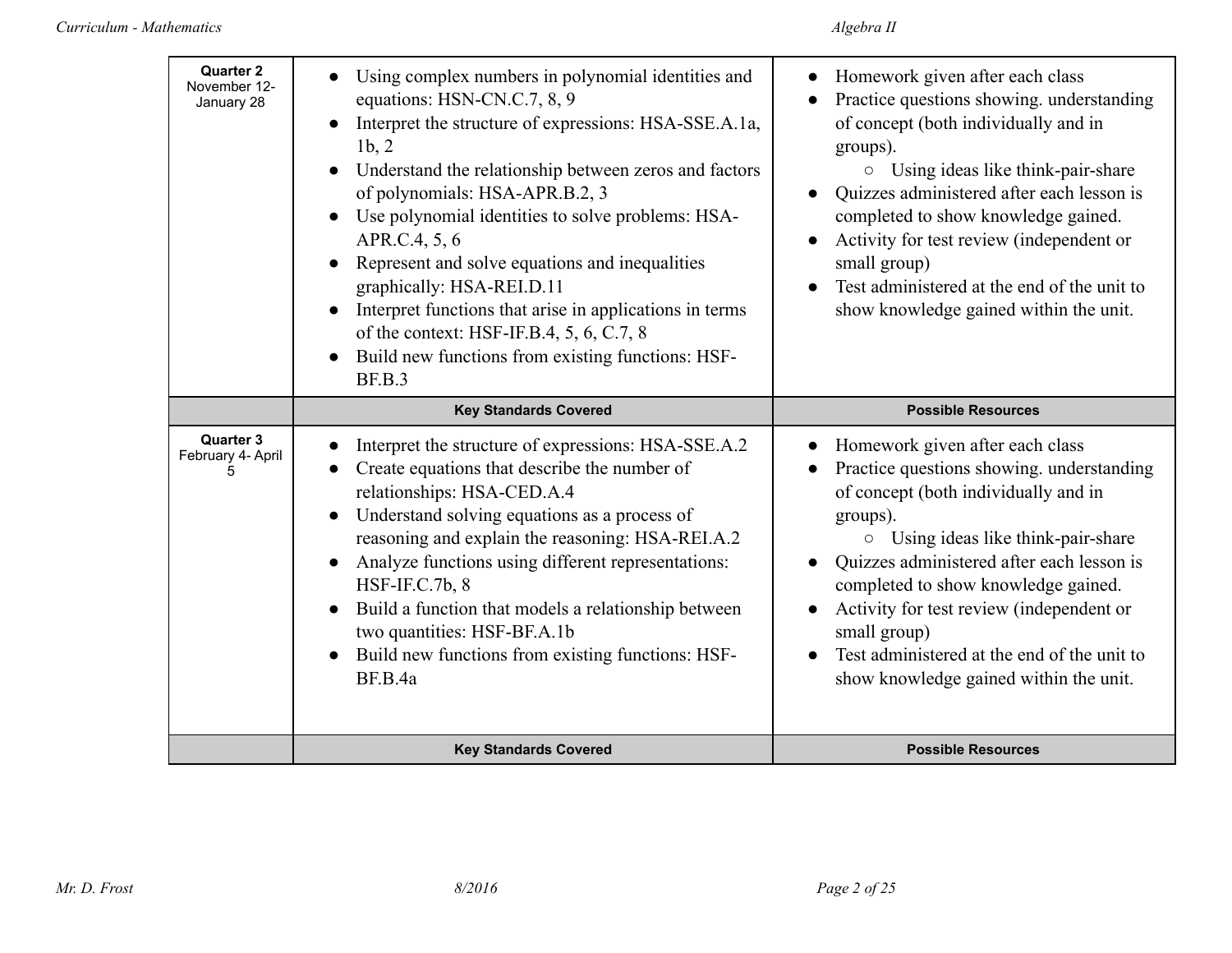| Quarter 4<br>April 8- June 17 | Interpret the structure of expressions: HSA-SSE.A.1a,<br>1b<br>Write expressions in equivalent forms to solve<br>problems: HSA-SSE.B.3c<br>Create equations that describe numbers: HSA-CED.A.<br>1, 2, 3<br>Represent and solve equations and inequalities<br>graphically: HSA-REI.D.11<br>Analyze functions using different representation:<br>$\bullet$<br>HSF-IF.C.7e, 8, 9<br>Build a function that models a relationship between<br>quantities: HSF-BF.A.1b<br>Build new functions for existing functions: HSF-BF.B.<br>4a<br>Construct and compare linear and exponential models<br>and solve problems: HSF-LE.4<br>Extend the domain of trigonometric functions using<br>the unit circle: HSF-TF.A.1, 2<br>Model periodic phenomena with trigonometric<br>functions: HSF-TF.B.6<br>Define trigonometric ratios and solve problems<br>involving right triangles: HSG-SRT.C.6<br>Apply trigonometry to general triangles: HSG-SRT.D.<br>$\bullet$<br>11 | Homework given after each class<br>$\bullet$<br>Practice questions showing. understanding<br>of concept (both individually and in<br>groups).<br>Using ideas like think-pair-share<br>$\circ$<br>Quizzes administered after each lesson is<br>completed to show knowledge gained.<br>Activity for test review (independent or<br>$\bullet$<br>small group)<br>Test administered at the end of the unit to<br>$\bullet$<br>show knowledge gained within the unit. |
|-------------------------------|--------------------------------------------------------------------------------------------------------------------------------------------------------------------------------------------------------------------------------------------------------------------------------------------------------------------------------------------------------------------------------------------------------------------------------------------------------------------------------------------------------------------------------------------------------------------------------------------------------------------------------------------------------------------------------------------------------------------------------------------------------------------------------------------------------------------------------------------------------------------------------------------------------------------------------------------------------------|------------------------------------------------------------------------------------------------------------------------------------------------------------------------------------------------------------------------------------------------------------------------------------------------------------------------------------------------------------------------------------------------------------------------------------------------------------------|
|-------------------------------|--------------------------------------------------------------------------------------------------------------------------------------------------------------------------------------------------------------------------------------------------------------------------------------------------------------------------------------------------------------------------------------------------------------------------------------------------------------------------------------------------------------------------------------------------------------------------------------------------------------------------------------------------------------------------------------------------------------------------------------------------------------------------------------------------------------------------------------------------------------------------------------------------------------------------------------------------------------|------------------------------------------------------------------------------------------------------------------------------------------------------------------------------------------------------------------------------------------------------------------------------------------------------------------------------------------------------------------------------------------------------------------------------------------------------------------|

# **AUL Curriculum - Mathematics - Algebra II**

| <b>Title of Unit</b> | Quadratic Equations and Functions | Grade | 10, 11, 12 |
|----------------------|-----------------------------------|-------|------------|
|                      |                                   | Level |            |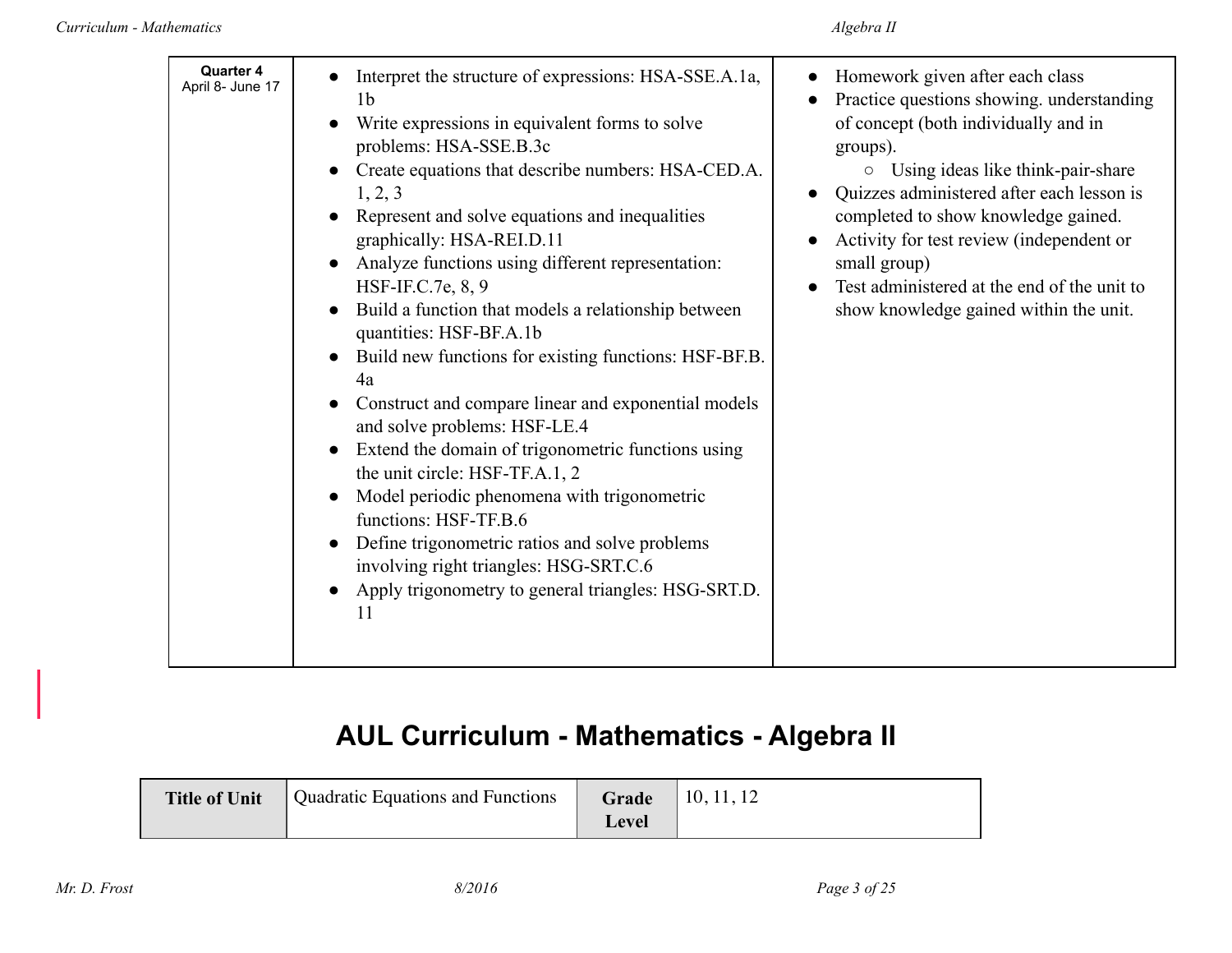| Curriculum<br>Area                                                                                          | Algebra II                                                                                                                                                                                                                                                                                                                                                                                                                                                                                                                                                                                                                  | <b>Time</b><br>Frame       | 5-7 Weeks                                                                                                                                                                                                                                               |                                                                                                                                                                                                                          |
|-------------------------------------------------------------------------------------------------------------|-----------------------------------------------------------------------------------------------------------------------------------------------------------------------------------------------------------------------------------------------------------------------------------------------------------------------------------------------------------------------------------------------------------------------------------------------------------------------------------------------------------------------------------------------------------------------------------------------------------------------------|----------------------------|---------------------------------------------------------------------------------------------------------------------------------------------------------------------------------------------------------------------------------------------------------|--------------------------------------------------------------------------------------------------------------------------------------------------------------------------------------------------------------------------|
| <b>Developed By</b>                                                                                         | Douglas Frost                                                                                                                                                                                                                                                                                                                                                                                                                                                                                                                                                                                                               |                            |                                                                                                                                                                                                                                                         |                                                                                                                                                                                                                          |
|                                                                                                             | <b>Identify Desired Results (Stage 1)</b>                                                                                                                                                                                                                                                                                                                                                                                                                                                                                                                                                                                   |                            |                                                                                                                                                                                                                                                         |                                                                                                                                                                                                                          |
| <b>Content Standards</b>                                                                                    |                                                                                                                                                                                                                                                                                                                                                                                                                                                                                                                                                                                                                             |                            |                                                                                                                                                                                                                                                         |                                                                                                                                                                                                                          |
|                                                                                                             | Use complex numbers in polynomial identities and equations: HSN-CN.C.7, 8<br>Interpret functions that arise in applications in terms of the context: HSF-IF.B.4, 5, 6<br>Build new functions from existing functions: HSF-IF.B.1, 3<br>Interpret the structure of expressions: HSA-SSE.A.1a, 1b, 2,<br>Write expressions in equivalent forms to solve problems: HSA-SSE.B.3a<br>Understand the relationship between zeros and factors of polynomials: HSA-APR.B.3<br>Create equations that describe numbers or relationships: HSA-CED.A.1, 2, 3<br>Represent and solve equations and inequalities graphically: HSA-REI.D.11 |                            |                                                                                                                                                                                                                                                         |                                                                                                                                                                                                                          |
| <b>Understandings</b>                                                                                       |                                                                                                                                                                                                                                                                                                                                                                                                                                                                                                                                                                                                                             | <b>Essential Questions</b> |                                                                                                                                                                                                                                                         |                                                                                                                                                                                                                          |
|                                                                                                             | <b>Overarching Understanding</b>                                                                                                                                                                                                                                                                                                                                                                                                                                                                                                                                                                                            |                            | Overarching                                                                                                                                                                                                                                             | <b>Topical</b>                                                                                                                                                                                                           |
| a quadratic function.<br>graphing calculators.<br>function $y = x^2$ .<br>function.<br>quadratic functions. | Identify the vertex, line of symmetry, maximum<br>or minimum, domain, range, and translations of<br>Graph quadratic functions with and without<br>Use quadratic functions as models.<br>Graph transformations of the parent quadratic<br>Compare translations to the parent quadratic<br>Identify the <i>x</i> -intercepts of the graph of related<br>Solve quadratic equations.                                                                                                                                                                                                                                            |                            | What are the<br>advantages of a<br>quadratic function<br>in vertex form? in<br>standard form?<br>How is any<br>quadratic function<br>related to the<br>parent quadratic<br>function $y = x^2$ ?<br>How are real<br>solutions of a<br>quadratic equation | What is the<br>vertex and axis<br>of symmetry of<br>the quadratic<br>function?<br>What factors of<br>the constant<br>term will add<br>up to the<br>coefficient of<br>the middle<br>term?<br>How many and<br>what type of |
|                                                                                                             | <b>Related Misconceptions</b>                                                                                                                                                                                                                                                                                                                                                                                                                                                                                                                                                                                               |                            | related to the<br>graph of the                                                                                                                                                                                                                          | solutions are<br>there in the                                                                                                                                                                                            |
|                                                                                                             | 8/2016                                                                                                                                                                                                                                                                                                                                                                                                                                                                                                                                                                                                                      |                            |                                                                                                                                                                                                                                                         | Page 4 of 25                                                                                                                                                                                                             |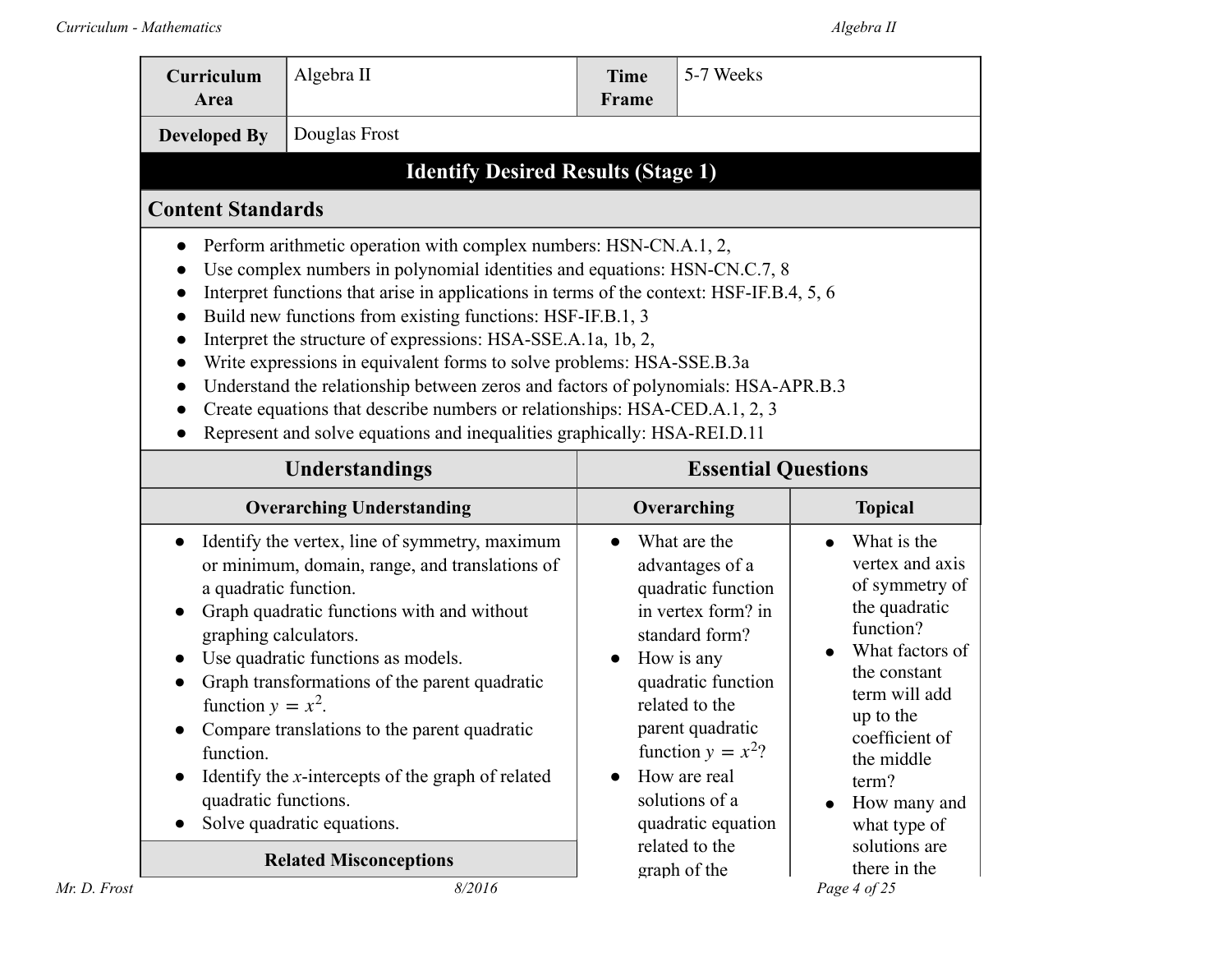| Stating the opposite location of the vertex based<br>on the given function.<br>Plugging in the wrong numbers when finding the<br>$\bullet$<br>vertex algebraically and using the Quadratic<br>Formula.<br>Finding factors of the coefficients of the middle<br>term that add up to the constant term.                         |                                                                                                                                                                                                                                                                                                                                                        | given equation?<br>What factor of<br>the given<br>number is a<br>perfect square? |  |
|-------------------------------------------------------------------------------------------------------------------------------------------------------------------------------------------------------------------------------------------------------------------------------------------------------------------------------|--------------------------------------------------------------------------------------------------------------------------------------------------------------------------------------------------------------------------------------------------------------------------------------------------------------------------------------------------------|----------------------------------------------------------------------------------|--|
| Knowledge<br>Students will know                                                                                                                                                                                                                                                                                               | <b>Skills</b><br>Students will be able to                                                                                                                                                                                                                                                                                                              |                                                                                  |  |
| The vertex is the turning point of a parabola and<br>$\bullet$<br>can determine where the axis of symmetry is<br>located.<br>The discriminant of the Quadratic Formula can<br>$\bullet$<br>determine the types of solutions that exist with a<br>given equation.<br>The imaginary number <i>i</i> is defined as $\sqrt{-1}$ . | Graph quadratic functions with and without<br>a calculator.<br>Determine the transformation of any<br>quadratic function based on the parent<br>quadratic function $y = x^2$ .<br>Find the vertex, axis of symmetry, and $x$ -<br>intercepts of the graph of a quadratic<br>function both graphically and algebraically.<br>Solve quadratic equations. |                                                                                  |  |
| <b>Assessment Evidence (Stage 2)</b>                                                                                                                                                                                                                                                                                          |                                                                                                                                                                                                                                                                                                                                                        |                                                                                  |  |
| <b>Performance Task Description</b>                                                                                                                                                                                                                                                                                           |                                                                                                                                                                                                                                                                                                                                                        |                                                                                  |  |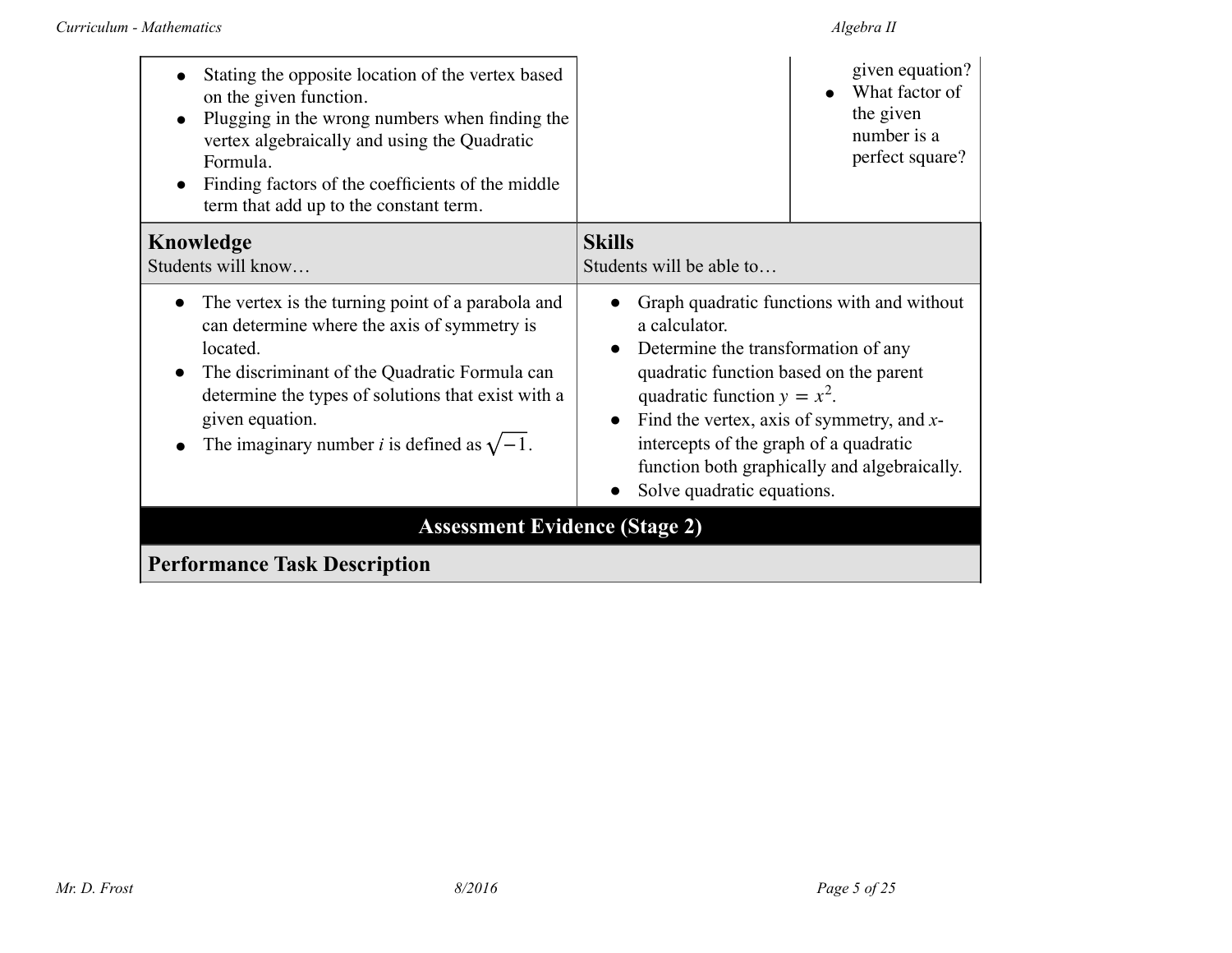- Graph quadratic functions.  $(HSF-IF.B.1, 3, 4, 5, 6)$ 
	- Visual representation of quadratic functions.
	- Use the graph to find key information in a real-world situation
		- Examples include the vertex to find the highest point an object will hit and how long will it take for the same object to hit the ground.
- Determine the transformation of the graph of a quadratic function based on the parent quadratic function  $y = x^2$ . (HSF-IF.B.1, 3, 4, 5, 6)
	- Using the different forms of quadratic functions (standard, vertex, and intercept), determine the different transformations that occur based on the parent quadratic function.
- With the general form of a quadratic equation  $ax^2 + bx + c = 0$ , use Completing the Square to derive the Quadratic Formula. (HSA-REI.B.4b)
	- Algebraically, solve the general form of a quadratic equation for *x* using Completing the Square.

## **Other Evidence**

- Homework given after each class
- Practice questions showing. understanding of concept (both individually and in groups).
	- Using ideas like think-pair-share
- Quizzes administered after each lesson is completed to show knowledge gained.
- Scavenger hunt review to show if students are prepared for unit test.
- Test administered at the end of the unit to show knowledge gained within the unit.

# **Learning Plan (Stage 3)**

**General Information**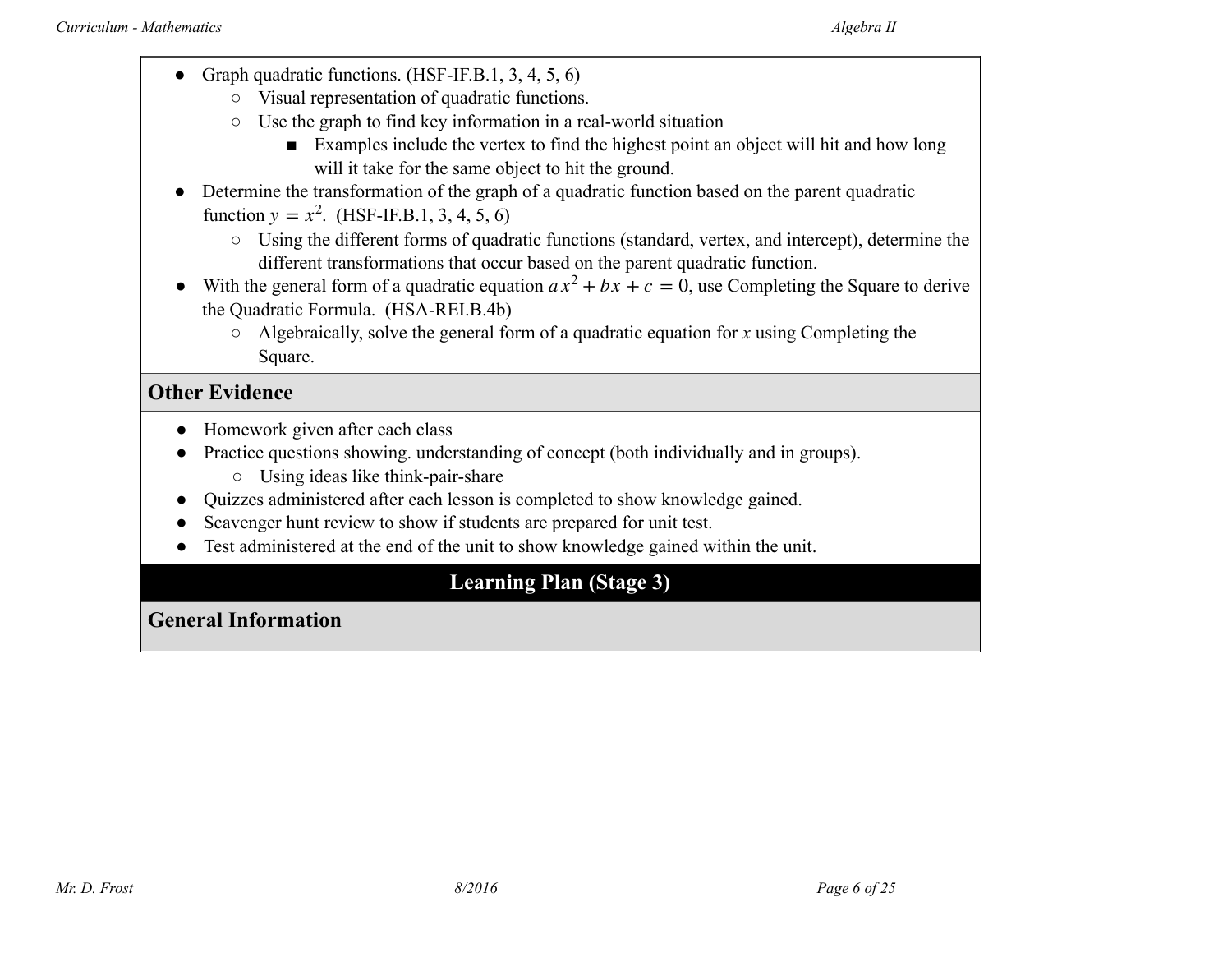- All warm-up questions, provided by the publisher, will lead into the new section of the unit by having students think outside-the-box.
	- Example: When starting to solve quadratic equations, determine the graph of a quadratic function that will produce a smile on a given face given the parabola will have two, one, and no *x*-intercepts.
- This unit is part of both Algebra I and Algebra II. However, in Algebra II, we introduce quadratic systems and imaginary numbers.
- Throughout the unit, students will have access to online assessments and practice problems provided by the publisher for self-assessment.
- The activities below can be delivered in individual or small groups.

#### **Sequence**

- Graphing quadratic functions based on the given form (standard, vertex, intercept) with and without a graphing calculator.
	- Identify the vertex, axis of symmetry, and intercepts, if possible
	- In small groups, determine the transformation(s) performed on a given graph based on the parent quadratic function.
	- Find the vertex and axis of symmetry without graphing based on the form of the function given

#### Modeling quadratic functions.

- Illustrating how quadratic functions are utilized in the real world.
- Using the knowledge gained from graphing quadratic functions, students will create their own quadratic functions and real-world examples for their classmates to solve.
- Factor quadratic expressions.
	- Review of finding factors of composite numbers.
	- Choosing the correct factors to properly factor a quadratic expression
- Solve quadratic equations by factoring, Completing the Square, and the Quadratic Formula.
	- Utilize factoring to solve equations.
	- Introduce Completing the Square to solve any type of quadratic equation.
	- In small groups, use Completing the Square to derive the Quadratic Formula.
- Introduce complex numbers.
	- Review simplifying radical expressions.
	- Illustrate how the square root of a negative number can now be simplified using *i*.
- Unit assessment on Quadratic Equations and Functions.
	- Utilize the problems created by students either as review or test questions.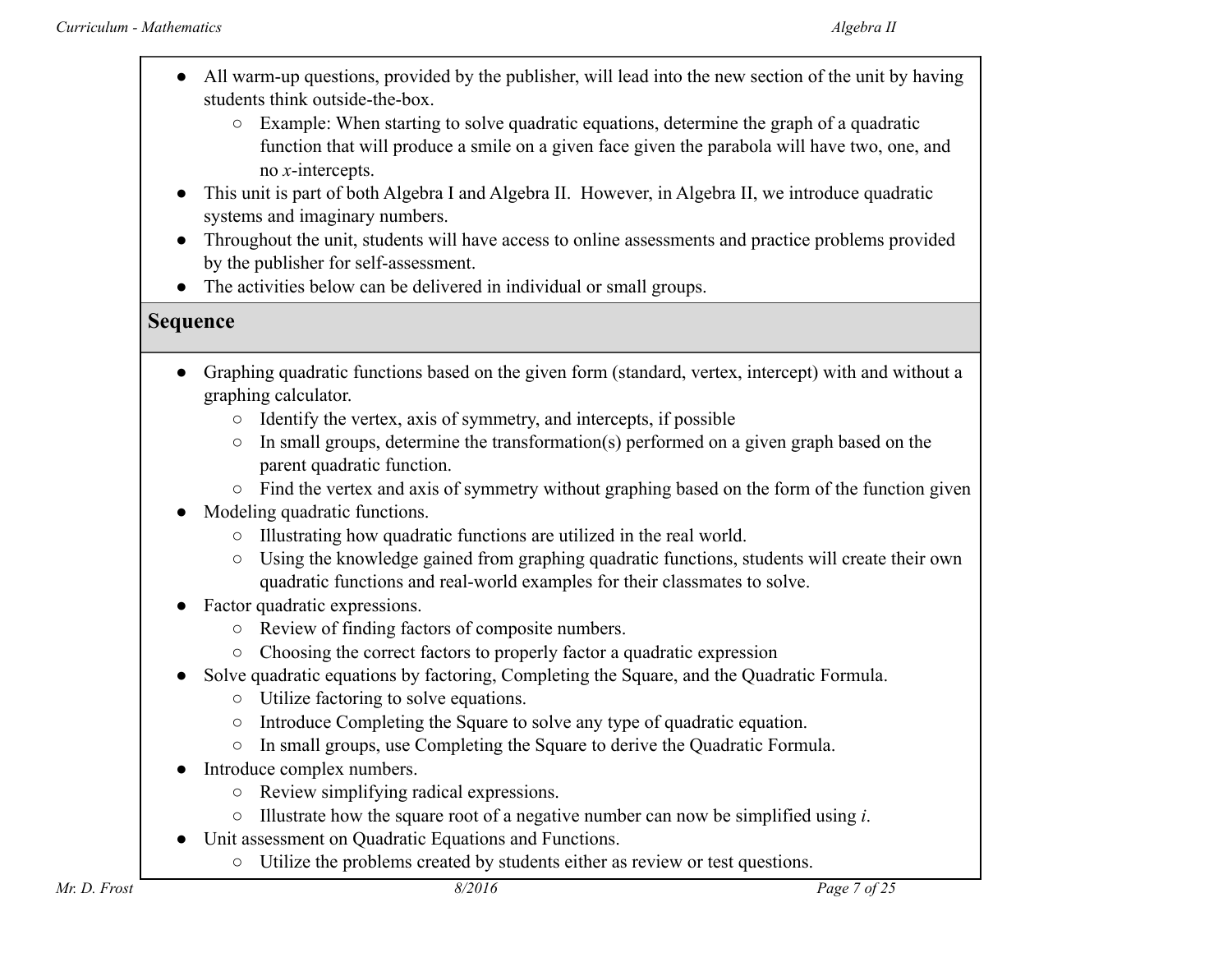*Curriculum - Mathematics Algebra II*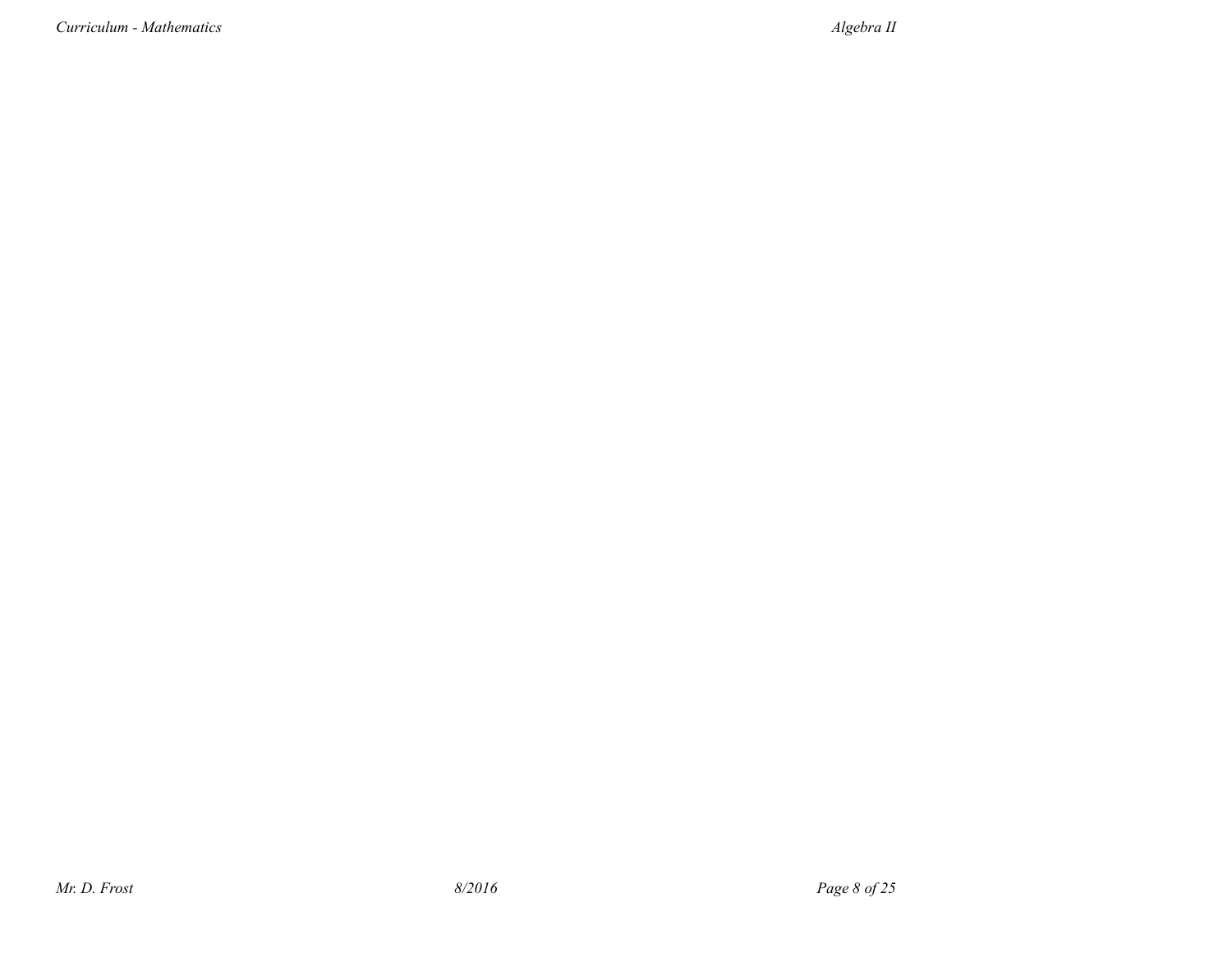| <b>Title of Unit</b>                                                                                                                                                                                                                                                                                                                                                                                                                                                                                                                                                         | Polynomial and Polynomial<br>Functions    | Grade<br>Level         | 10, 11, 12                                                                                                                                                                |                                                                                                                                                                         |
|------------------------------------------------------------------------------------------------------------------------------------------------------------------------------------------------------------------------------------------------------------------------------------------------------------------------------------------------------------------------------------------------------------------------------------------------------------------------------------------------------------------------------------------------------------------------------|-------------------------------------------|------------------------|---------------------------------------------------------------------------------------------------------------------------------------------------------------------------|-------------------------------------------------------------------------------------------------------------------------------------------------------------------------|
| Curriculum<br>Area                                                                                                                                                                                                                                                                                                                                                                                                                                                                                                                                                           | Algebra II                                | <b>Time</b><br>Frame   | 5-7 Weeks                                                                                                                                                                 |                                                                                                                                                                         |
| <b>Developed By</b>                                                                                                                                                                                                                                                                                                                                                                                                                                                                                                                                                          |                                           |                        |                                                                                                                                                                           |                                                                                                                                                                         |
|                                                                                                                                                                                                                                                                                                                                                                                                                                                                                                                                                                              | <b>Identify Desired Results (Stage 1)</b> |                        |                                                                                                                                                                           |                                                                                                                                                                         |
| <b>Content Standards</b>                                                                                                                                                                                                                                                                                                                                                                                                                                                                                                                                                     |                                           |                        |                                                                                                                                                                           |                                                                                                                                                                         |
| Using complex numbers in polynomial identities and equations: HSN-CN.C.7, 8, 9<br>$\bullet$<br>Interpret the structure of expressions: HSA-SSE.A.1a, 1b, 2<br>Understand the relationship between zeros and factors of polynomials: HSA-APR.B.2, 3<br>Use polynomial identities to solve problems: HSA-APR.C.4, 5, 6<br>Represent and solve equations and inequalities graphically: HSA-REI.D.11<br>$\bullet$<br>Interpret functions that arise in applications in terms of the context: HSF-IF.B.4, 5, 6, C.7, 8<br>Build new functions from existing functions: HSF-BF.B.3 |                                           |                        |                                                                                                                                                                           |                                                                                                                                                                         |
|                                                                                                                                                                                                                                                                                                                                                                                                                                                                                                                                                                              | Understandings                            |                        | <b>Essential Questions</b>                                                                                                                                                |                                                                                                                                                                         |
|                                                                                                                                                                                                                                                                                                                                                                                                                                                                                                                                                                              | <b>Overarching Understanding</b>          |                        | Overarching                                                                                                                                                               | <b>Topical</b>                                                                                                                                                          |
| Write a polynomial function given a polynomial<br>equation.<br>Identify the degree of a polynomial equation.<br>Identify the highest power of a polynomial<br>$\bullet$<br>function.<br>Write a polynomial given its factors or zeros.<br>Identify the zeros of a polynomial function by<br>finding the $x$ -intercepts of its graph.<br>Factor a polynomial equation.<br>Apply the Zero-Product Property                                                                                                                                                                    |                                           | $\bullet$<br>function? | What does the<br>degree of a<br>polynomial tell<br>you about its<br>related polynomial<br>For a polynomial<br>function, how are<br>factors, zeros, and<br>$x$ -intercepts | What $factor(s)$<br>of the constant<br>term are<br>solutions to the<br>given<br>polynomial<br>equation?<br>What degree is<br>the given<br>polynomial?<br>How many $x$ - |
|                                                                                                                                                                                                                                                                                                                                                                                                                                                                                                                                                                              | <b>Related Misconceptions</b>             | related?               | For a polynomial                                                                                                                                                          | intercepts are<br>there in the                                                                                                                                          |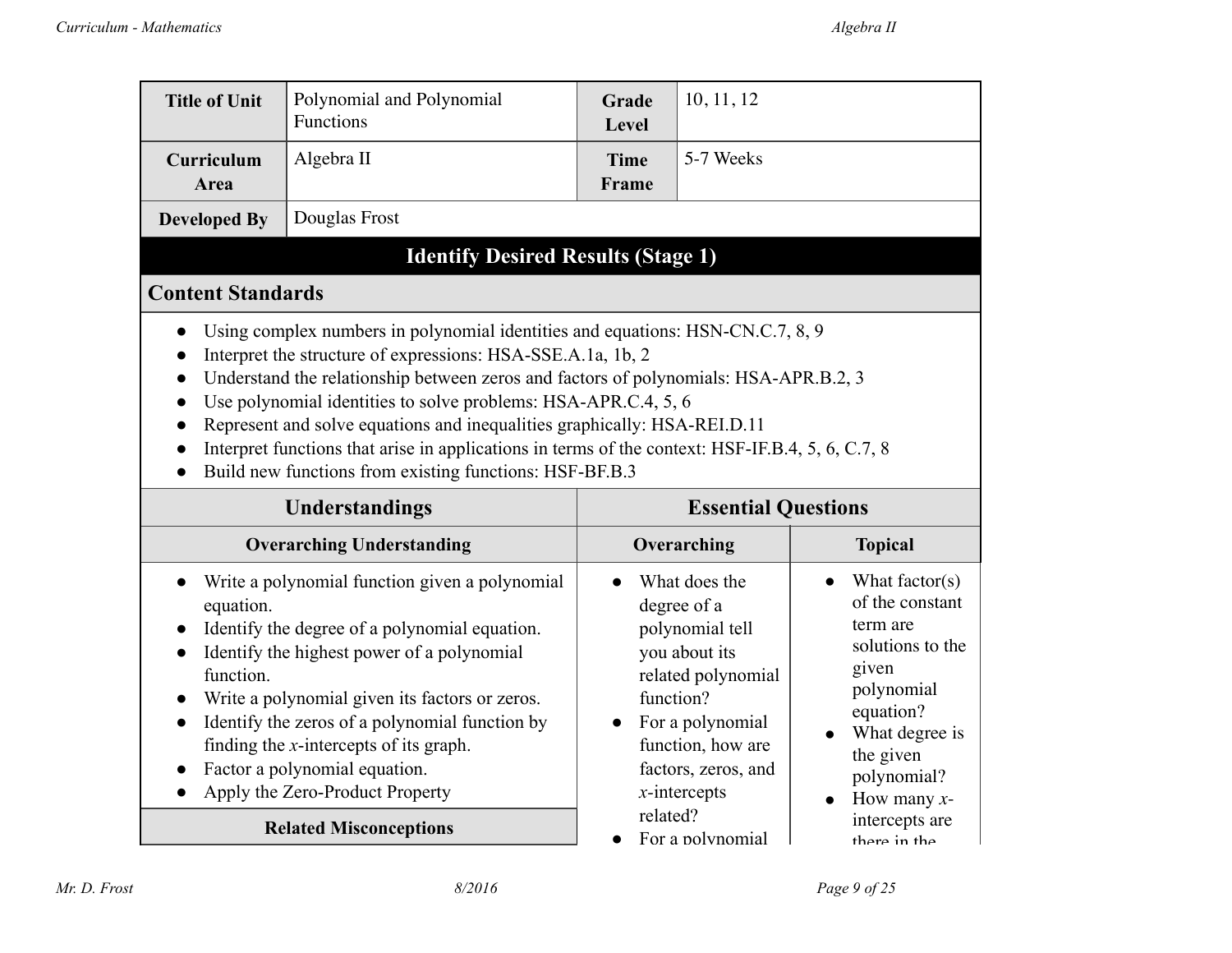| Finding numbers that add up to the constant<br>$\bullet$<br>instead of multiply to.<br>The number of turning points is equal to the<br>degree of the polynomial.<br>Remembering the rules of factoring quadratic<br>expressions.                                                                                                                                                                                                                                         | equation, how are<br>factors and roots<br>related?                                                                                                                                                                                                                | .<br>given<br>polynomial? |  |  |
|--------------------------------------------------------------------------------------------------------------------------------------------------------------------------------------------------------------------------------------------------------------------------------------------------------------------------------------------------------------------------------------------------------------------------------------------------------------------------|-------------------------------------------------------------------------------------------------------------------------------------------------------------------------------------------------------------------------------------------------------------------|---------------------------|--|--|
| Knowledge<br>Students will know                                                                                                                                                                                                                                                                                                                                                                                                                                          | <b>Skills</b><br>Students will be able to                                                                                                                                                                                                                         |                           |  |  |
| Polynomials functions are polynomials of<br>$\bullet$<br>degree 3 or higher.<br>Degree of a given polynomial is also the number<br>$\bullet$<br>of solutions in the polynomial equation.<br>When graphing polynomials, the number of<br>turning points possible is one less than the<br>degree of the polynomial function.<br>When solving polynomial equations, you will<br>need to utilize synthetic division to simplify the<br>polynomial to a quadratic expression. | Graph polynomial functions.<br>$\bullet$<br>Solve polynomial equations when you are<br>given a factor of the polynomial.<br>Divide polynomials using long and<br>$\bullet$<br>synthetic division.<br>Utilize synthetic division to solve<br>polynomial equations. |                           |  |  |
| <b>Assessment Evidence (Stage 2)</b>                                                                                                                                                                                                                                                                                                                                                                                                                                     |                                                                                                                                                                                                                                                                   |                           |  |  |
| <b>Performance Task Description</b>                                                                                                                                                                                                                                                                                                                                                                                                                                      |                                                                                                                                                                                                                                                                   |                           |  |  |
| Creating a diorama (HSF-IF.B.4, 5, 6, C.7, 8, 9; HSF-BF.B.3)<br>Based on a given sheet of cardboard, determine the dimensions of a diorama that needs to be a<br>$\bigcirc$<br>certain volume.<br>Graphing polynomial functions (HSA-APR. B.3)<br>Given the factored form of a polynomial function, graph the function.<br>$\bigcirc$<br>Use the zeros to determine the location of the turning points.                                                                  |                                                                                                                                                                                                                                                                   |                           |  |  |
| <b>Other Evidence</b>                                                                                                                                                                                                                                                                                                                                                                                                                                                    |                                                                                                                                                                                                                                                                   |                           |  |  |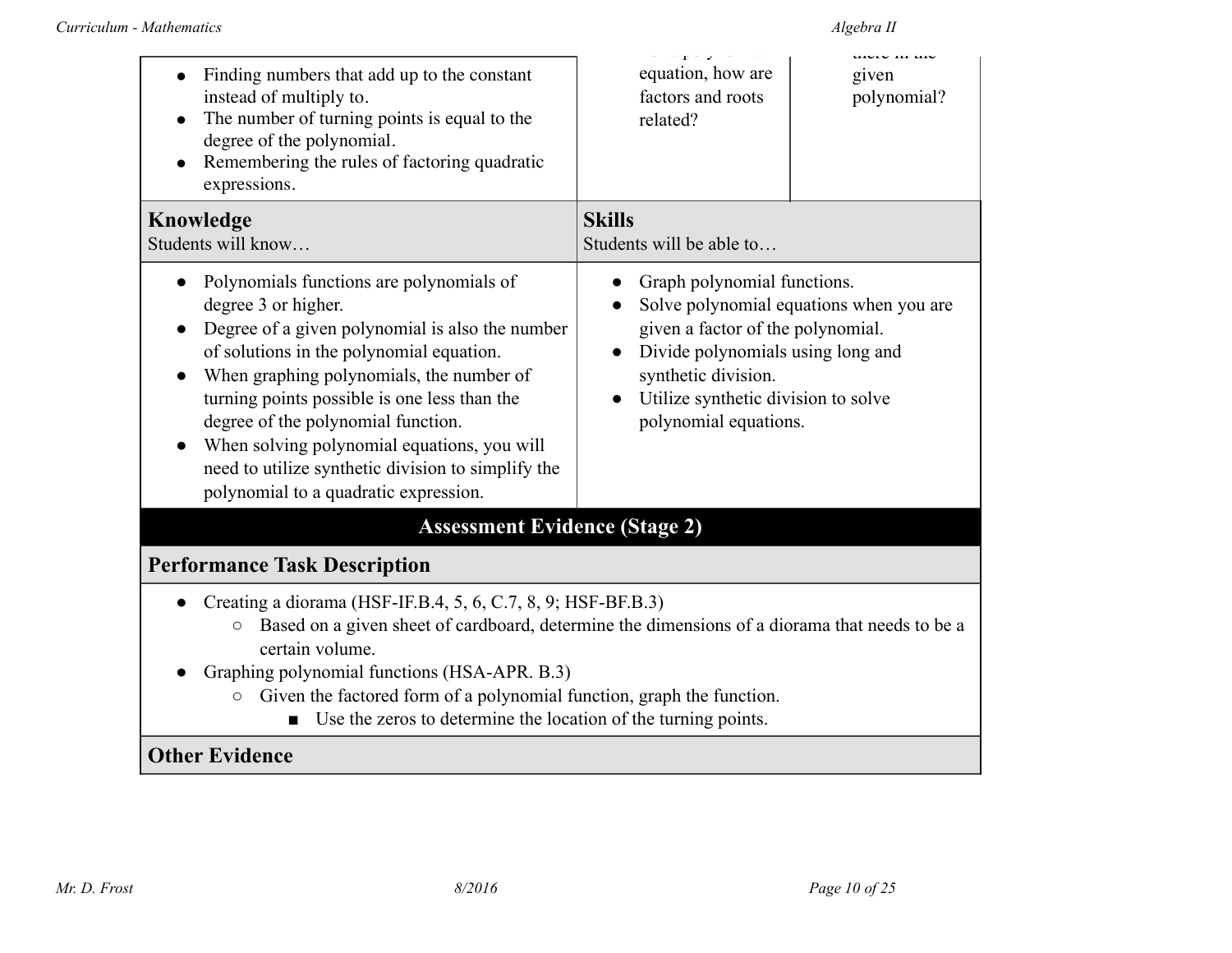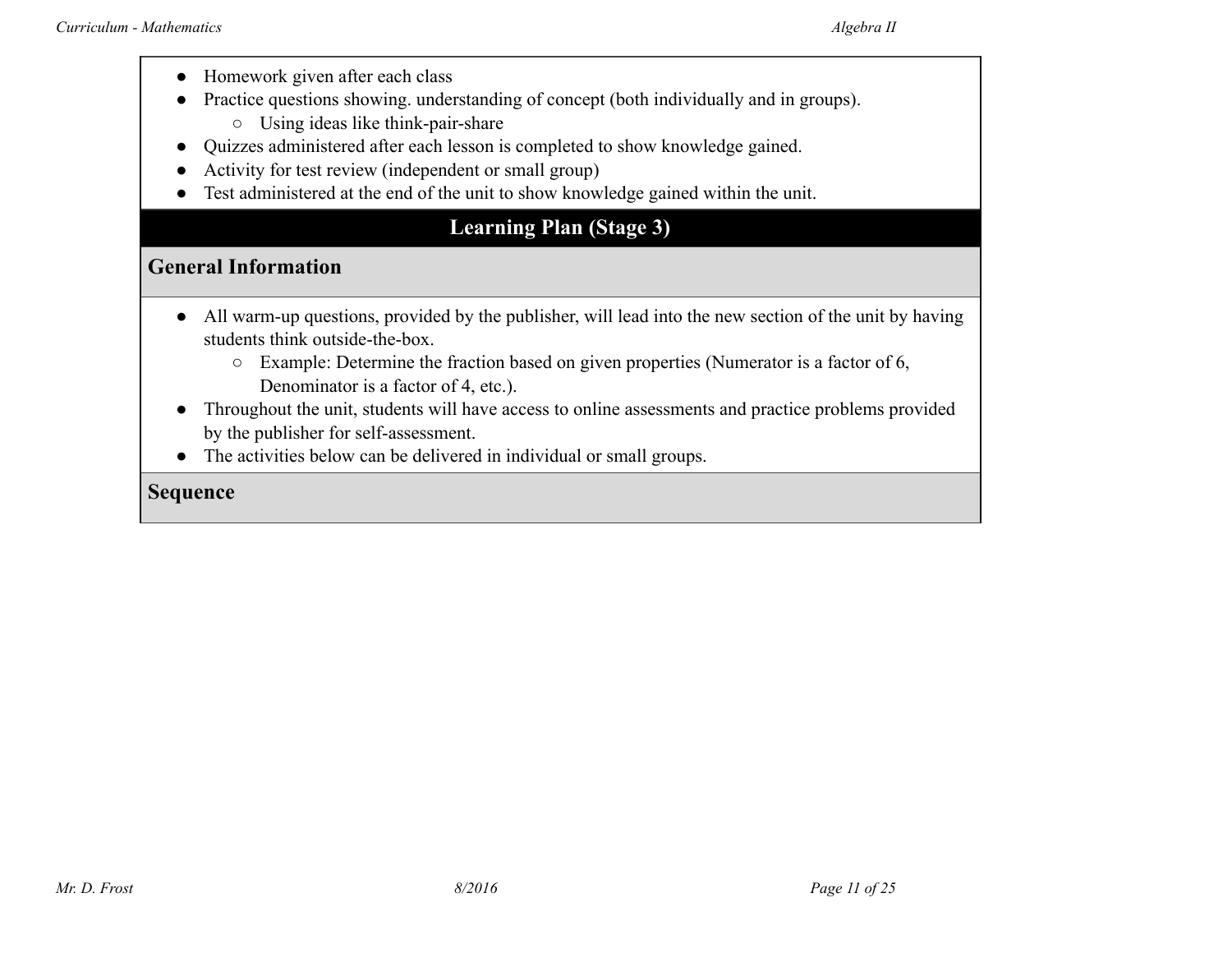- Polynomial functions
	- Introduce the classification of polynomials and key terms.
	- In small groups and student-centered, determine the properties of polynomials when graphed.
		- Based on this, the students will determine the generalizations of end behavior and turning points.
	- Determine the end behavior of a polynomial without graphing.
- Polynomial factors and zeros
	- Graph polynomials with a calculator
		- Using the calculator, identify the relative minimum and maximum of the function.
	- Determine the zeros of a polynomial graphically
	- Given either the zeros or factors of a polynomial, write the polynomial function
- Solving polynomial equations, part 1
	- In small groups, solve simple polynomial equations
		- Utilizes the principles of solving quadratic equations
		- Some equations need to be simplified to quadratic form
- Dividing polynomials
	- Illustrate the similarities to numerical and polynomial division
	- Utilize small groups to divide polynomials using synthetic division
- Solving polynomial equations, part II
	- Deals with utilizing the Rational Root Theorem and Fundamental Theorem of Algebra
	- Determine which rational root will simplify the polynomial
	- In small groups, find all the zeros of a polynomial function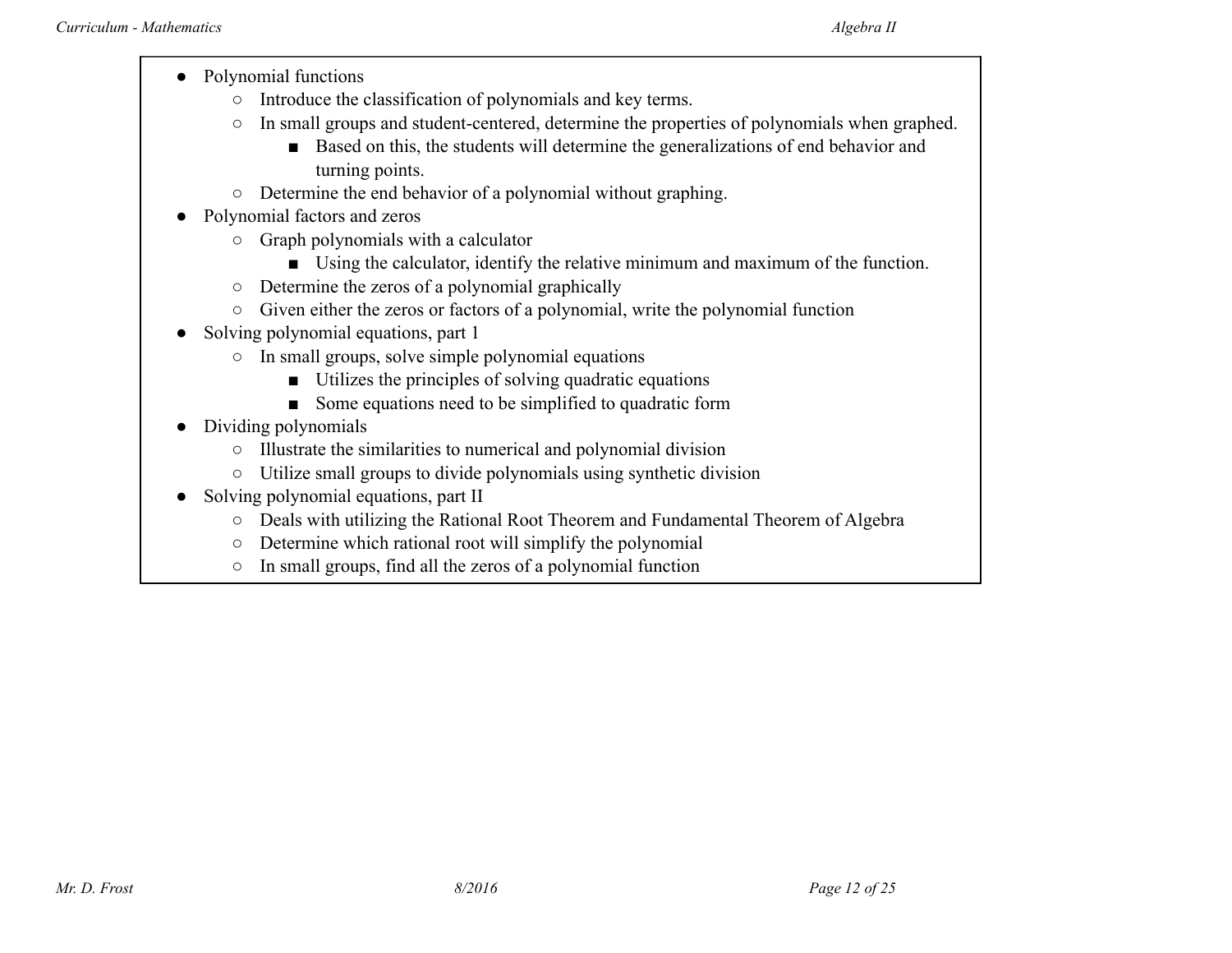| <b>Title of Unit</b>                                                                                                                                                                                                                                                                                                                                                                                                                                                                                       | <b>Function Operations and Square</b><br><b>Root Functions</b> | Grade<br>Level       | 10, 11, 12                                                                                                                                         |                                                                                                                                   |
|------------------------------------------------------------------------------------------------------------------------------------------------------------------------------------------------------------------------------------------------------------------------------------------------------------------------------------------------------------------------------------------------------------------------------------------------------------------------------------------------------------|----------------------------------------------------------------|----------------------|----------------------------------------------------------------------------------------------------------------------------------------------------|-----------------------------------------------------------------------------------------------------------------------------------|
| <b>Curriculum</b><br>Area                                                                                                                                                                                                                                                                                                                                                                                                                                                                                  | Algebra II                                                     | <b>Time</b><br>Frame | 4-6 Weeks                                                                                                                                          |                                                                                                                                   |
| <b>Developed By</b>                                                                                                                                                                                                                                                                                                                                                                                                                                                                                        | Douglas Frost                                                  |                      |                                                                                                                                                    |                                                                                                                                   |
|                                                                                                                                                                                                                                                                                                                                                                                                                                                                                                            | <b>Identify Desired Results (Stage 1)</b>                      |                      |                                                                                                                                                    |                                                                                                                                   |
| <b>Content Standards</b>                                                                                                                                                                                                                                                                                                                                                                                                                                                                                   |                                                                |                      |                                                                                                                                                    |                                                                                                                                   |
| Interpret the structure of expressions: HSA-SSE.A.2<br>Create equations that describe the number of relationships: HSA-CED.A.4<br>Understand solving equations as a process of reasoning and explain the reasoning: HSA-REI.A.2<br>Analyze functions using different representations: HSF-IF.C.7b, 8<br>Build a function that models a relationship between two quantities: HSF-BF.A.1b<br>Build new functions from existing functions: HSF-BF.B.4a<br><b>Essential Questions</b><br><b>Understandings</b> |                                                                |                      |                                                                                                                                                    |                                                                                                                                   |
|                                                                                                                                                                                                                                                                                                                                                                                                                                                                                                            | <b>Overarching Understanding</b>                               |                      | Overarching                                                                                                                                        | <b>Topical</b>                                                                                                                    |
| Simplify radical expressions.<br>Solve radical equations.<br>Determine the domain of radical functions.<br>Check for extraneous solutions.<br>Find inverse functions.<br>Graph functions and their inverses.<br><b>Related Misconceptions</b>                                                                                                                                                                                                                                                              |                                                                | root of an           | To simplify the <i>n</i> th<br>expression, what<br>must be true about<br>the expression?<br>When you square<br>each side of an<br>equation, is the | What factor of<br>the given<br>number or<br>expression is a<br>perfect square?<br>What is the<br>domain of the<br>given function? |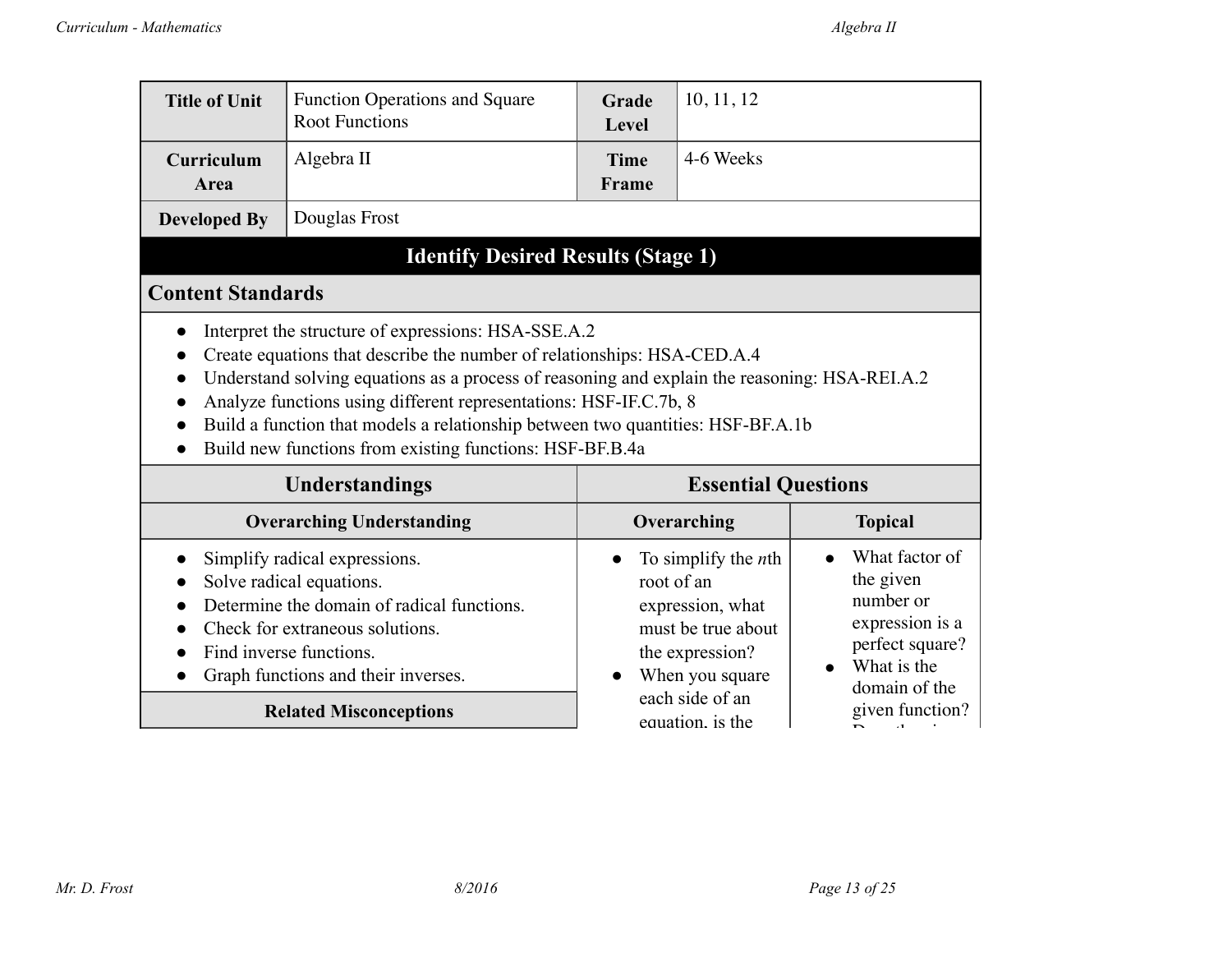| An expression where the exponent is not 2 and<br>even (Ex: $y^4$ ) is not a perfect square.<br>After squaring both sides of an equation, there<br>are two answers.<br>When doing the composition of two functions,<br>you plug the first function in the list into the<br>second function.                                                                                                                                                                                                                                                                                                                                                              | Does the given<br>resulting equation<br>function have<br>equivalent to the<br>an inverse?<br>original?<br>How are a<br>function and its<br>inverse related?           |  |  |  |
|---------------------------------------------------------------------------------------------------------------------------------------------------------------------------------------------------------------------------------------------------------------------------------------------------------------------------------------------------------------------------------------------------------------------------------------------------------------------------------------------------------------------------------------------------------------------------------------------------------------------------------------------------------|-----------------------------------------------------------------------------------------------------------------------------------------------------------------------|--|--|--|
| <b>Knowledge</b><br>Students will know                                                                                                                                                                                                                                                                                                                                                                                                                                                                                                                                                                                                                  | <b>Skills</b><br>Students will be able to                                                                                                                             |  |  |  |
| How similar solving radical equations are to<br>$\bullet$<br>other types of equations taught so far.<br>The different operations that can be performed<br>$\bullet$<br>on functions.<br>The graph of the inverse of a function is a<br>reflection of the original graph over the line<br>$y = x$ .                                                                                                                                                                                                                                                                                                                                                      | Simplify radical expressions.<br>$\bullet$<br>Solve radical equations.<br>Perform function operations.<br>Find the inverse of a function.<br>Graph radical functions. |  |  |  |
| <b>Assessment Evidence (Stage 2)</b>                                                                                                                                                                                                                                                                                                                                                                                                                                                                                                                                                                                                                    |                                                                                                                                                                       |  |  |  |
| <b>Performance Task Description</b>                                                                                                                                                                                                                                                                                                                                                                                                                                                                                                                                                                                                                     |                                                                                                                                                                       |  |  |  |
| Analyzing the Dimensions of a Yacht (HSA-CED.A.4, HSA-REI.A.2, HSF-IF.C.7b, 8)<br>Using the given inequality, determine by the dimensions given of a boat would be allowed to<br>$\circ$<br>sail in the America's Cup.<br>If not, determine what dimensions to change in order for the boat to be allowed to sail.<br>$\bigcirc$<br>Properties of Exponents (HSN-RN.A.1)<br>Reviewing the properties of exponents taught in Algebra I<br>$\circ$<br>Graphing Inverses (HSF-BF.B.4a)<br>Using a graphing calculator, graph the inverse of a given function.<br>$\circ$<br>Utilize the graph to determine if a function has a true inverse.<br>$\bigcirc$ |                                                                                                                                                                       |  |  |  |
| <b>Other Evidence</b>                                                                                                                                                                                                                                                                                                                                                                                                                                                                                                                                                                                                                                   |                                                                                                                                                                       |  |  |  |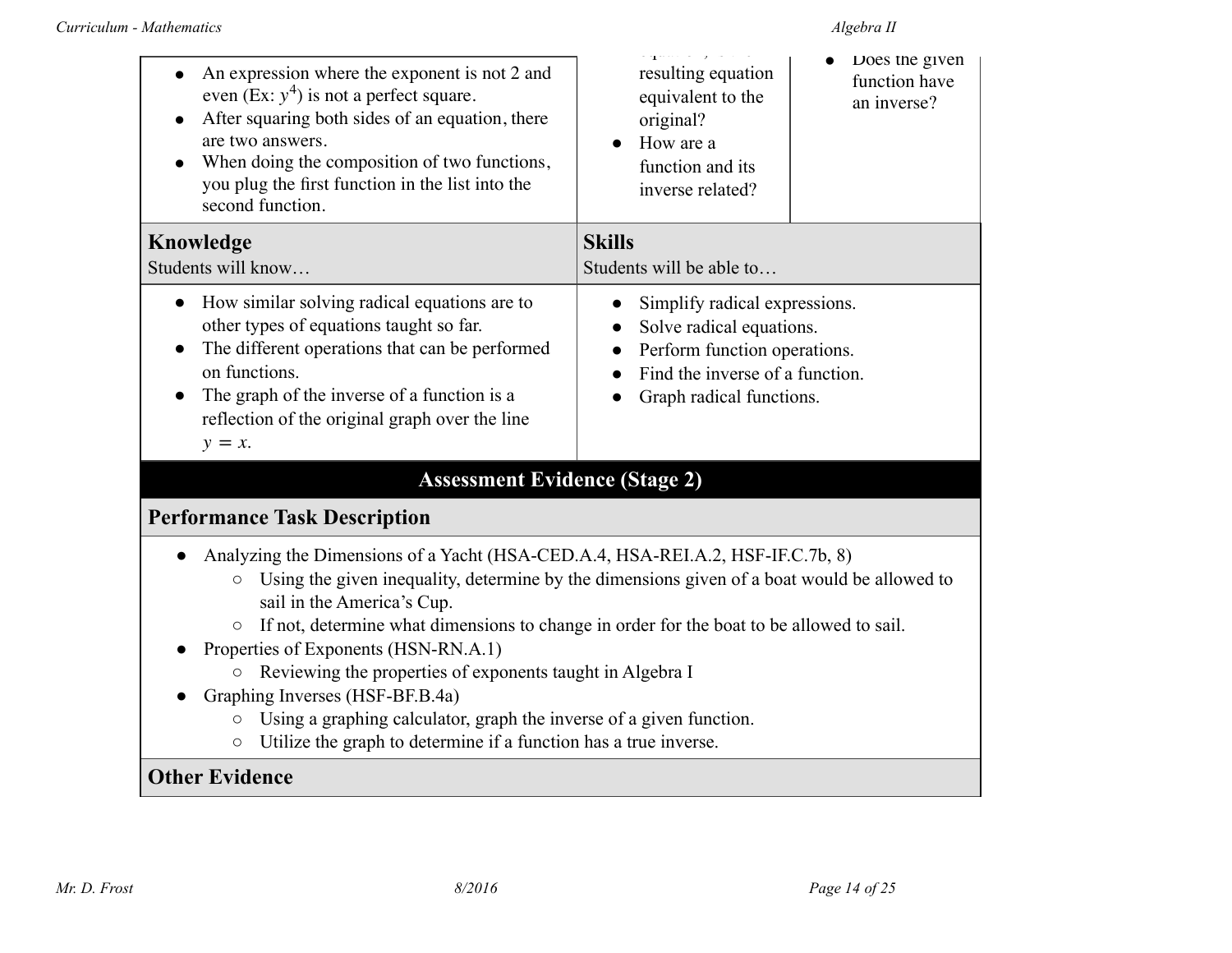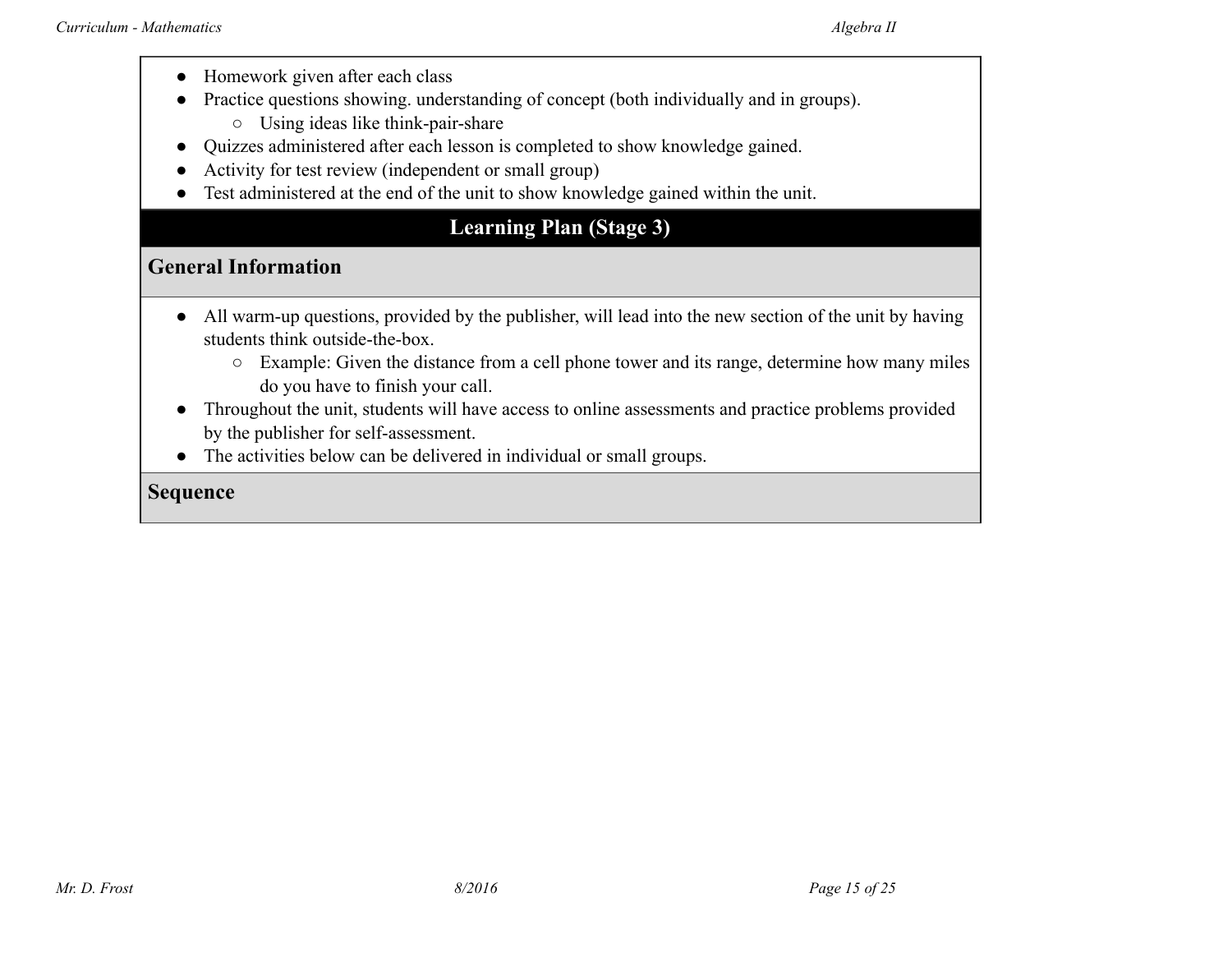- Roots and Radical Expressions
	- Simplifying radical expressions
- Multiplying and Dividing Radical Expressions
	- In small groups, multiply and divide given radical expressions
- Graphing Radical Functions
	- Graph radical functions
	- Determine the domain and range of a radical function without graphing.
- Solving Square Roots and Other Radical Equations
	- Solving radical equations
	- Students will work on their own to solve radical equations based on solving by solving linear and quadratic equations (by taking the square root) to show its similarity.
- Function Operations
	- In small groups, students will perform the four basic operations on functions.
	- Find the composition of two functions.
- Inverse Relations and Functions
	- Determine if a function has an inverse.
	- Find the inverse of a function.
	- Graph the inverse of a function,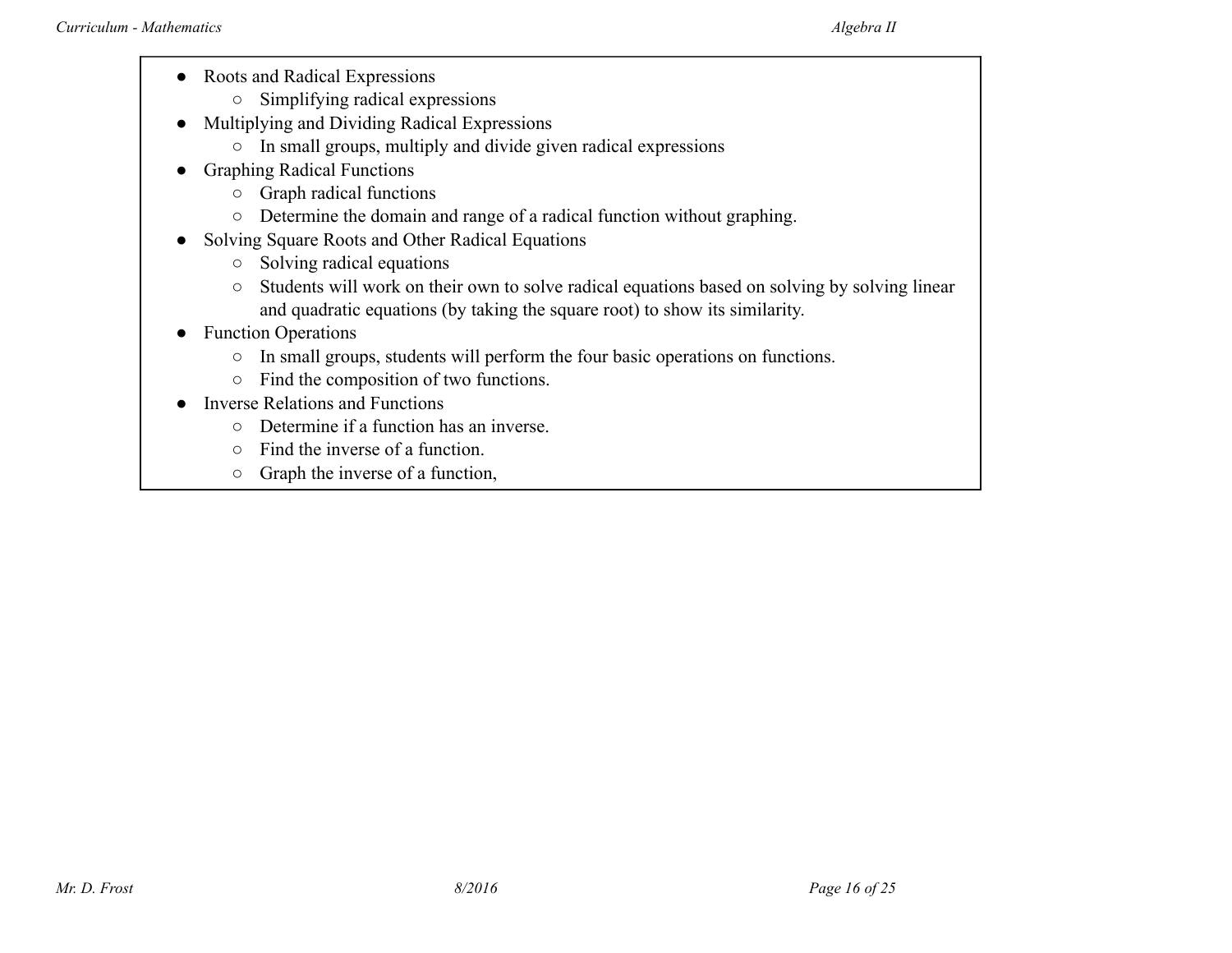| <b>Title of Unit</b>                                                                                                                                                                                                                                                                                                                                                                                                                                                                                                                                                            | <b>Exponential and Logarithmic</b><br><b>Functions</b> | Grade<br>Level       | 10, 11, 12                                                                                                           |                                                                                                           |
|---------------------------------------------------------------------------------------------------------------------------------------------------------------------------------------------------------------------------------------------------------------------------------------------------------------------------------------------------------------------------------------------------------------------------------------------------------------------------------------------------------------------------------------------------------------------------------|--------------------------------------------------------|----------------------|----------------------------------------------------------------------------------------------------------------------|-----------------------------------------------------------------------------------------------------------|
| <b>Curriculum</b><br>Area                                                                                                                                                                                                                                                                                                                                                                                                                                                                                                                                                       | Algebra II                                             | <b>Time</b><br>Frame | 5-7 Weeks                                                                                                            |                                                                                                           |
| <b>Developed By</b>                                                                                                                                                                                                                                                                                                                                                                                                                                                                                                                                                             | Douglas Frost                                          |                      |                                                                                                                      |                                                                                                           |
|                                                                                                                                                                                                                                                                                                                                                                                                                                                                                                                                                                                 | <b>Identify Desired Results (Stage 1)</b>              |                      |                                                                                                                      |                                                                                                           |
| <b>Content Standards</b>                                                                                                                                                                                                                                                                                                                                                                                                                                                                                                                                                        |                                                        |                      |                                                                                                                      |                                                                                                           |
| Interpret the structure of expressions: HSA-SSE.A.1a, 1b<br>Write expressions in equivalent forms to solve problems: HSA-SSE.B.3c<br>Create equations that describe numbers: HSA-CED.A.1, 2, 3<br>Represent and solve equations and inequalities graphically: HSA-REI.D.11<br>Analyze functions using different representation: HSF-IF.C.7e, 8, 9<br>Build a function that models a relationship between quantities: HSF-BF.A.1b<br>Build new functions for existing functions: HSF-BF.B.4a<br>Construct and compare linear and exponential models and solve problems: HSF-LE.4 |                                                        |                      |                                                                                                                      |                                                                                                           |
|                                                                                                                                                                                                                                                                                                                                                                                                                                                                                                                                                                                 | Understandings                                         |                      | <b>Essential Questions</b>                                                                                           |                                                                                                           |
|                                                                                                                                                                                                                                                                                                                                                                                                                                                                                                                                                                                 | <b>Overarching Understanding</b>                       |                      | Overarching                                                                                                          | <b>Topical</b>                                                                                            |
| Model situations with exponential functions.<br>Use exponents to solve logarithmic equations<br>and logarithms to solve exponential equations.<br>Show that exponents and logarithms are inverse<br>functions.<br>Graph exponential and logarithmic functions.<br><b>Related Misconceptions</b>                                                                                                                                                                                                                                                                                 |                                                        | How are              | How do you<br>model a quantity<br>that changes<br>regularly over time<br>by the same<br>percentage?<br>exponents and | What<br>logarithmic<br>base is used<br>when solving<br>exponential<br>equations?<br>Based on the<br>given |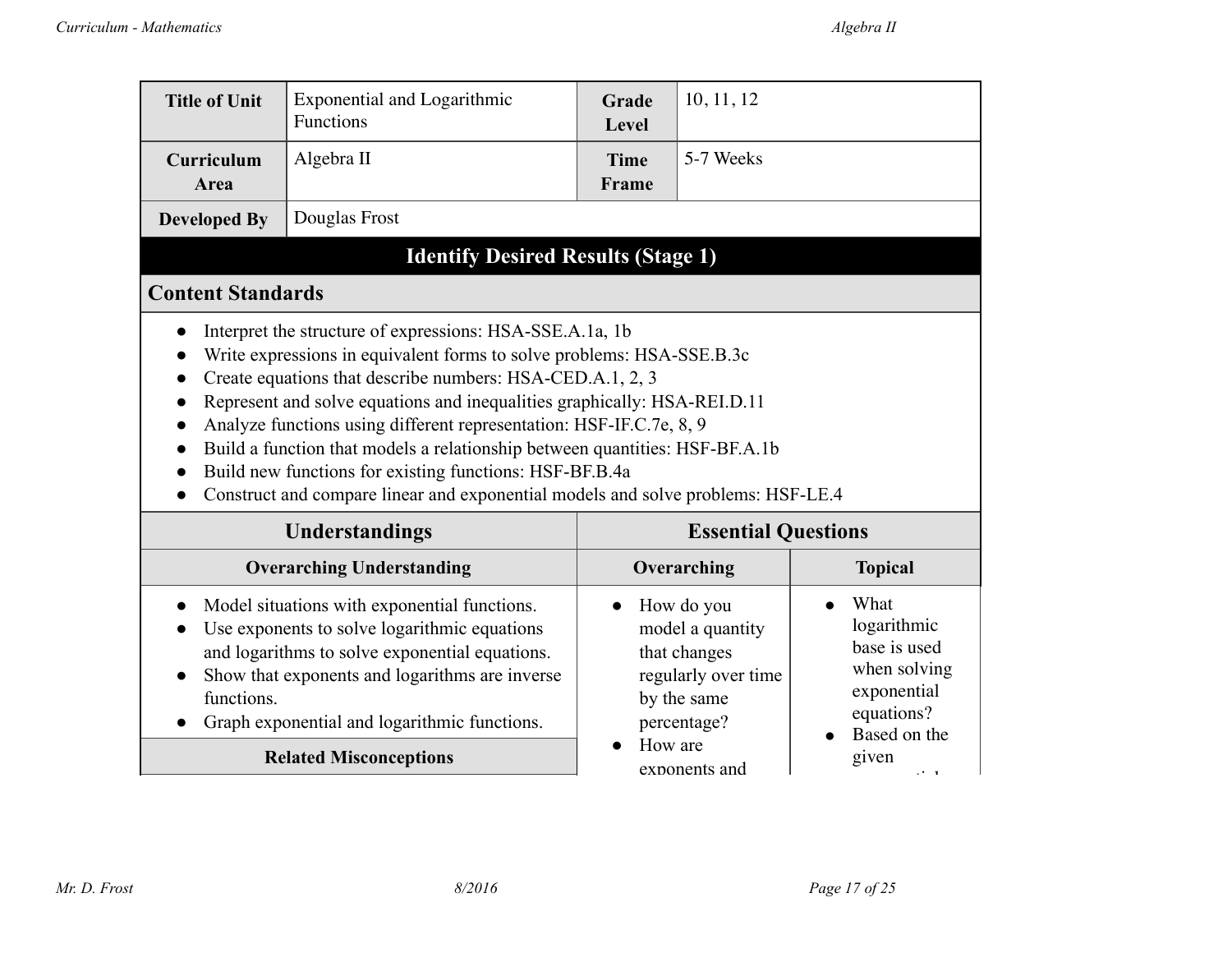| Exponent is now a variable instead of a number.<br>Graph of exponential functions looks like a<br>parabola.<br>Growth rate of exponential functions is constant.<br>When writing logarithms, the numbers are in the<br>wrong position.<br>Not utilizing natural logarithms when the base<br>$\bullet$<br>of the given exponential function is $e$ .                                                          | logarithms<br>related?<br>How are<br>$\bullet$<br>exponential<br>functions and<br>logarithmic<br>functions related?                                                                                  | exponential<br>model, are you<br>experiencing<br>exponential<br>growth or<br>decay?<br>What property<br>or properties of<br>logarithms<br>would you need<br>to utilize to<br>expand or<br>condense the<br>given<br>expression? |  |
|--------------------------------------------------------------------------------------------------------------------------------------------------------------------------------------------------------------------------------------------------------------------------------------------------------------------------------------------------------------------------------------------------------------|------------------------------------------------------------------------------------------------------------------------------------------------------------------------------------------------------|--------------------------------------------------------------------------------------------------------------------------------------------------------------------------------------------------------------------------------|--|
| Knowledge                                                                                                                                                                                                                                                                                                                                                                                                    | <b>Skills</b>                                                                                                                                                                                        |                                                                                                                                                                                                                                |  |
| Students will know                                                                                                                                                                                                                                                                                                                                                                                           | Students will be able to                                                                                                                                                                             |                                                                                                                                                                                                                                |  |
| Exponential functions have a faster growth or<br>decay rate than linear functions.<br>Logarithms are used to find the exponent you<br>need to raise the base to achieve the given<br>number.<br>The properties of logarithms are used to either<br>$\bullet$<br>condense or expand a given expression.<br>The natural number $e$ was derived by Leonhard<br>$\bullet$<br>Euler and it is based on a pattern. | Graph and evaluate exponential and<br>logarithmic functions.<br>Utilize the properties of logarithms to<br>expand or condense a given expression.<br>Solve exponential and logarithmic<br>equations. |                                                                                                                                                                                                                                |  |
| <b>Assessment Evidence (Stage 2)</b>                                                                                                                                                                                                                                                                                                                                                                         |                                                                                                                                                                                                      |                                                                                                                                                                                                                                |  |
| <b>Performance Task Description</b>                                                                                                                                                                                                                                                                                                                                                                          |                                                                                                                                                                                                      |                                                                                                                                                                                                                                |  |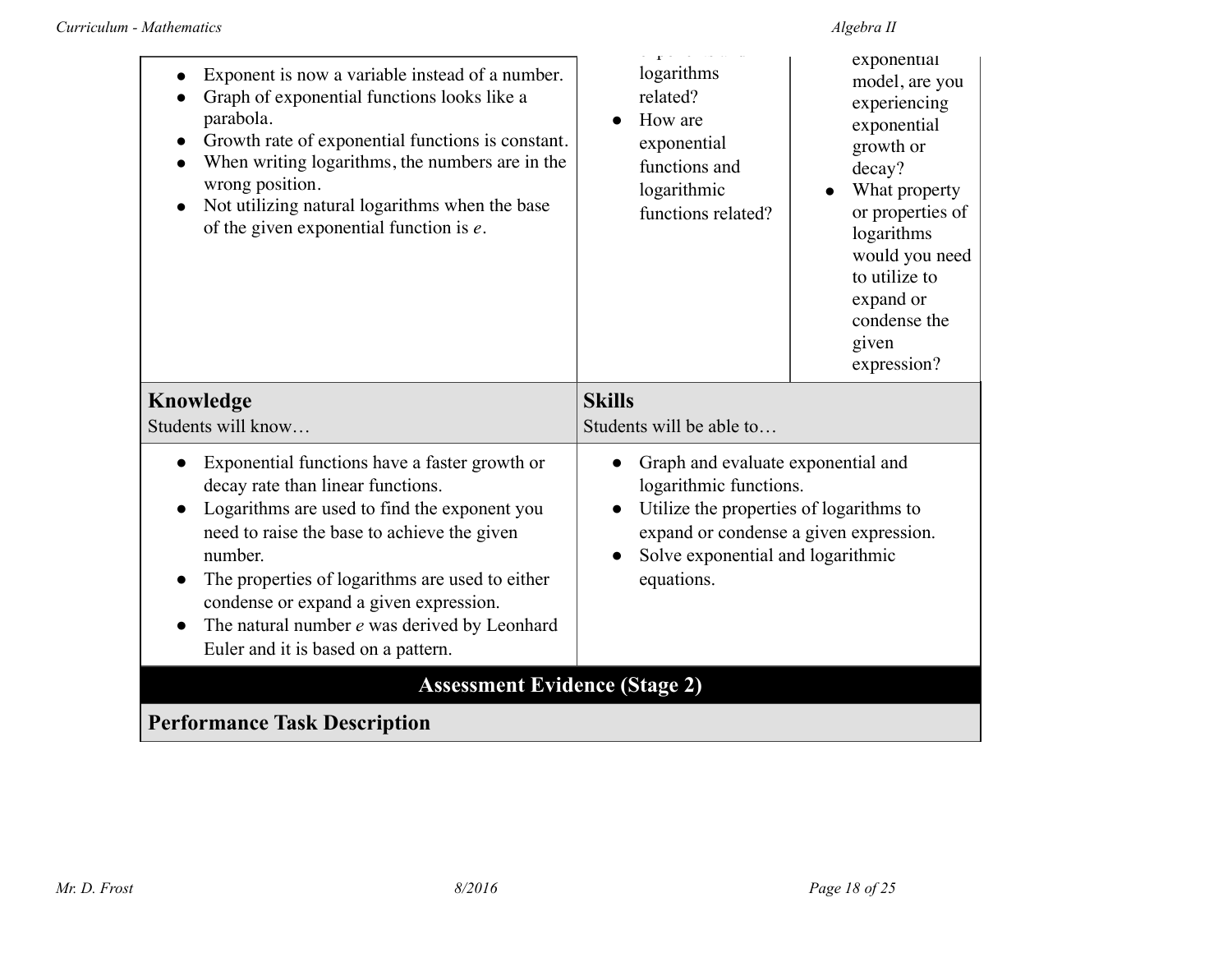- .Apparent Magnitudes of Stars (HSF-IF.7e, 8, 9, HSA-REI.D.11)
	- Determine the magnitude of different stars in the night sky.
- Graphing Exponential and Logarithmic Functions (HSF-IF.7e, HSA-SSE.A.1b, HSA-CED.A.2, HSF- $IF.C.8)$ 
	- Graph exponential and logarithmic functions.
	- Differentiate the differences between exponential and linear functions.
- Fitting Curve to Date (HSF-IF.B.4)
	- Based on the given data, determine the type of regression model is best used (linear, logarithmic, exponential)

#### **Other Evidence**

- Homework given after each class
- Practice questions showing. understanding of concept (both individually and in groups).
	- Using ideas like think-pair-share
- Quizzes administered after each lesson is completed to show knowledge gained.
- Activity for test review (independent or small group)
- Test administered at the end of the unit to show knowledge gained within the unit.

# **Learning Plan (Stage 3)**

#### **General Information**

- All warm-up questions, provided by the publisher, will lead into the new section of the unit by having students think outside-the-box.
	- Example: You won the grand prize on a gameshow. Do you take \$10,000 a week for a year or  $1¢$  today,  $2¢$  tomorrow,  $4¢$  the next day, and continue the pattern for a year?
- Throughout the unit, students will have access to online assessments and practice problems provided by the publisher for self-assessment.
- The activities below can be delivered in individual or small groups.

#### **Sequence**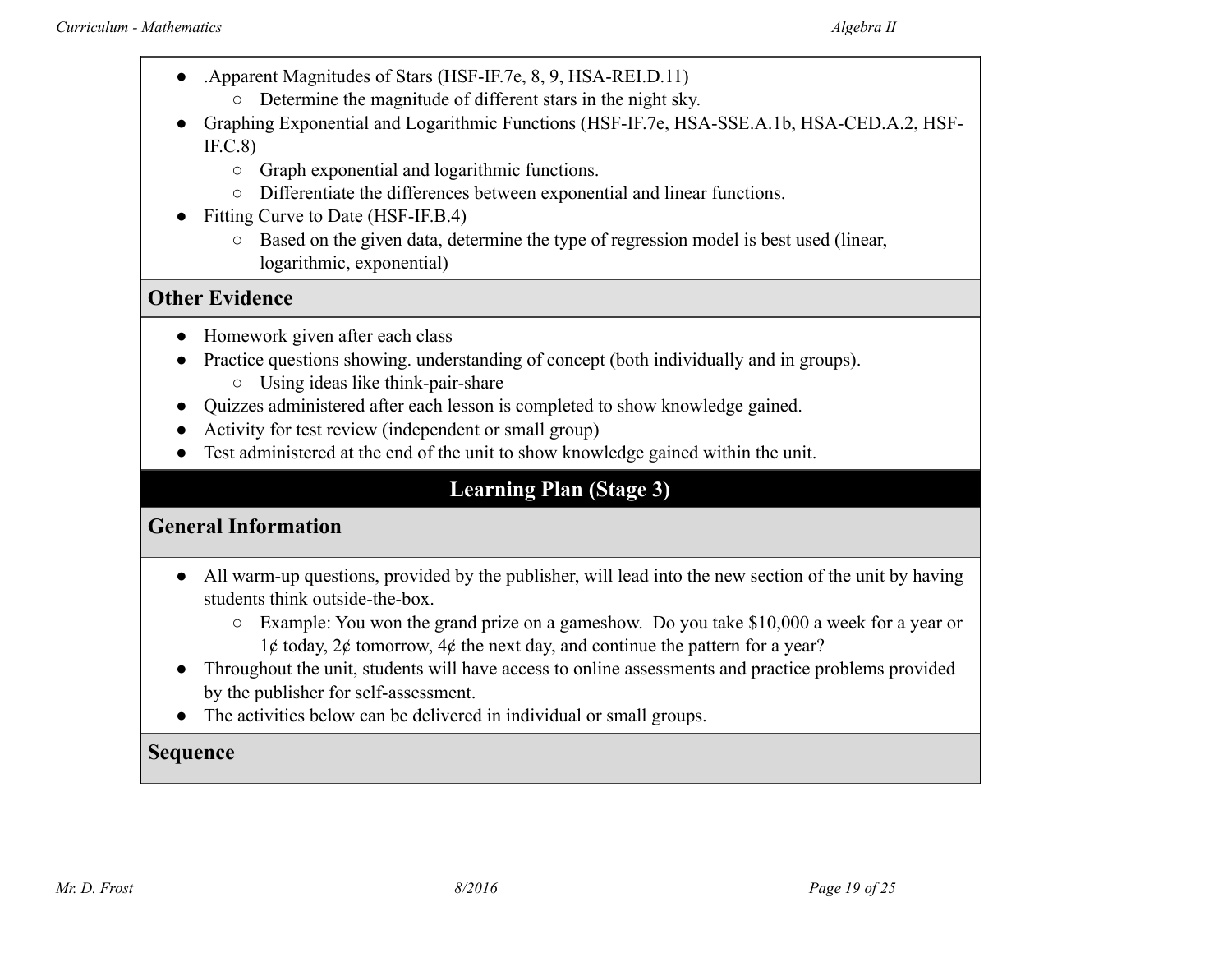- Exponential Models and Functions.
	- Illustrate the differences between linear and exponential functions.
	- Graph exponential functions.
	- In small groups, create an exponential model based on a given real-world situation and compute.
- Logarithmic Functions
	- Graph logarithmic functions.
	- Using graphing, illustrate how exponential and logarithmic functions are inverses of each other.
		- In small groups, determine the rules of transformations of the graphs logarithmic functions.
	- Evaluate logarithmic expressions
- Properties of Logarithms
	- Introduce the properties of logarithms by using the inverse relationship between exponential and logarithmic functions.
	- Expand and condense logarithmic expressions
- Solving Exponential and Logarithmic Equations
	- Without assistance, solve exponential and logarithmic equations based on the similarities of solving linear, radical, and simple exponential equations (when the base is the exponent).
	- Write and solve exponential and logarithmic equations based on a given real-world situation.
		- Some models will need the students to create the model (Ex: Exponential growth and decay, compound interest)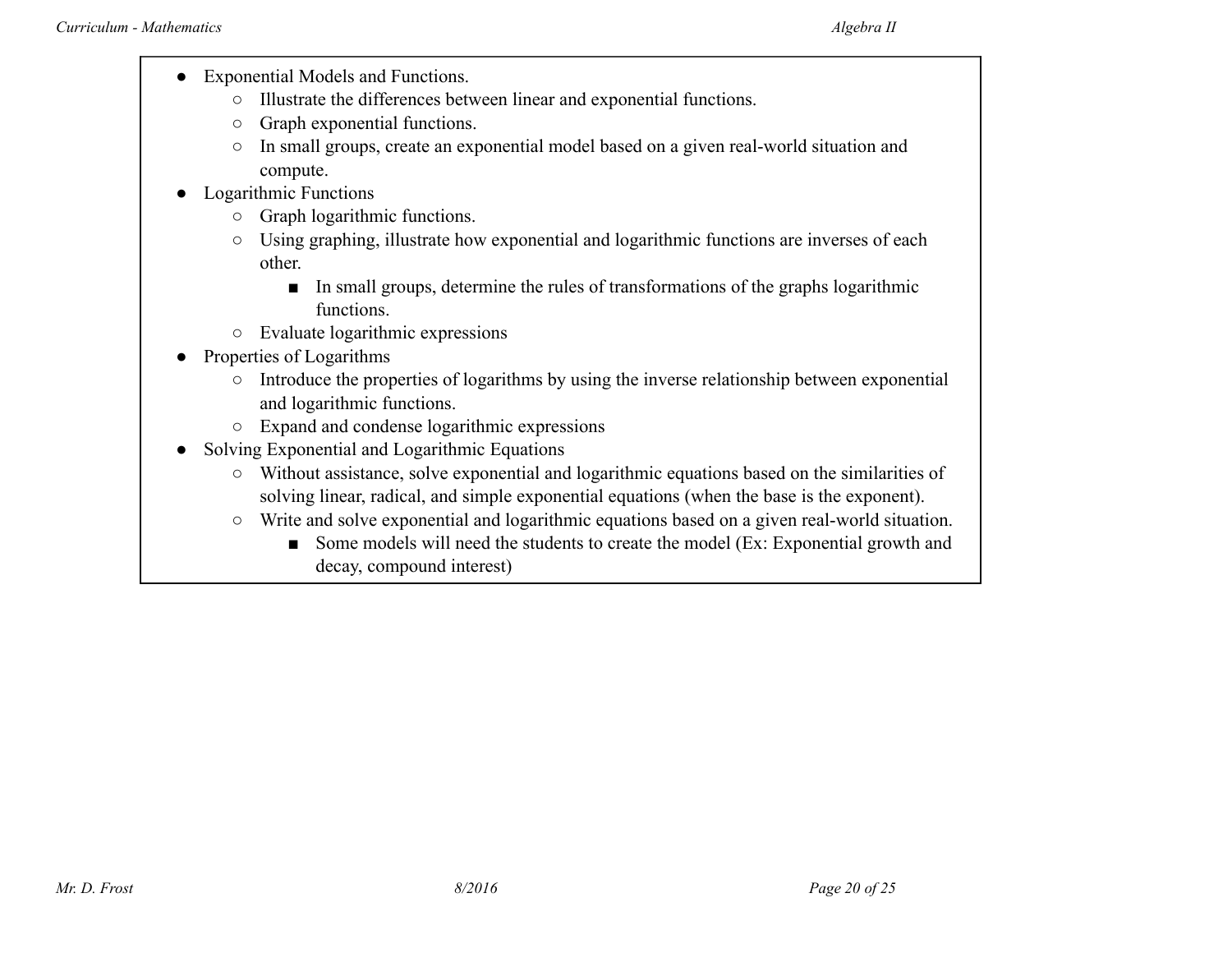| <b>Title of Unit</b>                                                                                                                                                                                                                                                                                     | <b>Trigonometric Ratios and Functions</b>                                                                                                                                                                                                                                                                                                                                                                                                           | Grade<br>Level             | 10, 11, 12                                                                                                                                                                                              |                                                                                                                                                                                 |  |
|----------------------------------------------------------------------------------------------------------------------------------------------------------------------------------------------------------------------------------------------------------------------------------------------------------|-----------------------------------------------------------------------------------------------------------------------------------------------------------------------------------------------------------------------------------------------------------------------------------------------------------------------------------------------------------------------------------------------------------------------------------------------------|----------------------------|---------------------------------------------------------------------------------------------------------------------------------------------------------------------------------------------------------|---------------------------------------------------------------------------------------------------------------------------------------------------------------------------------|--|
| Curriculum<br>Area                                                                                                                                                                                                                                                                                       | Algebra II                                                                                                                                                                                                                                                                                                                                                                                                                                          | <b>Time</b><br>Frame       | 6-8 Weeks                                                                                                                                                                                               |                                                                                                                                                                                 |  |
| <b>Developed By</b>                                                                                                                                                                                                                                                                                      | Douglas Frost                                                                                                                                                                                                                                                                                                                                                                                                                                       |                            |                                                                                                                                                                                                         |                                                                                                                                                                                 |  |
| <b>Identify Desired Results (Stage 1)</b>                                                                                                                                                                                                                                                                |                                                                                                                                                                                                                                                                                                                                                                                                                                                     |                            |                                                                                                                                                                                                         |                                                                                                                                                                                 |  |
| <b>Content Standards</b>                                                                                                                                                                                                                                                                                 |                                                                                                                                                                                                                                                                                                                                                                                                                                                     |                            |                                                                                                                                                                                                         |                                                                                                                                                                                 |  |
| Extend the domain of trigonometric functions using the unit circle: HSF-TF.A.1, 2<br>Model periodic phenomena with trigonometric functions: HSF-TF.B.6<br>Define trigonometric ratios and solve problems involving right triangles: HSG-SRT.C.6<br>Apply trigonometry to general triangles: HSG-SRT.D.11 |                                                                                                                                                                                                                                                                                                                                                                                                                                                     |                            |                                                                                                                                                                                                         |                                                                                                                                                                                 |  |
| Understandings                                                                                                                                                                                                                                                                                           |                                                                                                                                                                                                                                                                                                                                                                                                                                                     | <b>Essential Questions</b> |                                                                                                                                                                                                         |                                                                                                                                                                                 |  |
| <b>Overarching Understanding</b>                                                                                                                                                                                                                                                                         |                                                                                                                                                                                                                                                                                                                                                                                                                                                     |                            | Overarching                                                                                                                                                                                             | <b>Topical</b>                                                                                                                                                                  |  |
| $\bullet$<br>$\bullet$                                                                                                                                                                                                                                                                                   | Use trigonometric functions,<br>Find the value of the reciprocal trigonometric<br>functions based on the corresponding<br>trigonometric functions.<br>Introduce radian measure and show how the<br>circumference of the unit circle relates to it.<br>Utilize inverse trigonometric functions to find<br>the measure of an angle formed by two sides.<br>Apply the Law of Sines and Law of Cosines to<br>find missing parts of non-right triangles. | inverse<br>function?       | If you know the<br>value of $\sin \theta$ , how<br>can you find cos $\theta$ ,<br>$\tan \theta$ , csc $\theta$ , sec $\theta$ ,<br>and cot $\theta$ ?<br>What is the<br>purpose of the<br>trigonometric | What is the<br>value of a given<br>trigonometric<br>function for a<br>given angle?<br>What is the<br>measure of the<br>angle formed<br>by these two<br>sides?<br>What angle has |  |
|                                                                                                                                                                                                                                                                                                          | <b>Related Misconceptions</b>                                                                                                                                                                                                                                                                                                                                                                                                                       | missing                    | How can you find                                                                                                                                                                                        | the value for a<br>specific                                                                                                                                                     |  |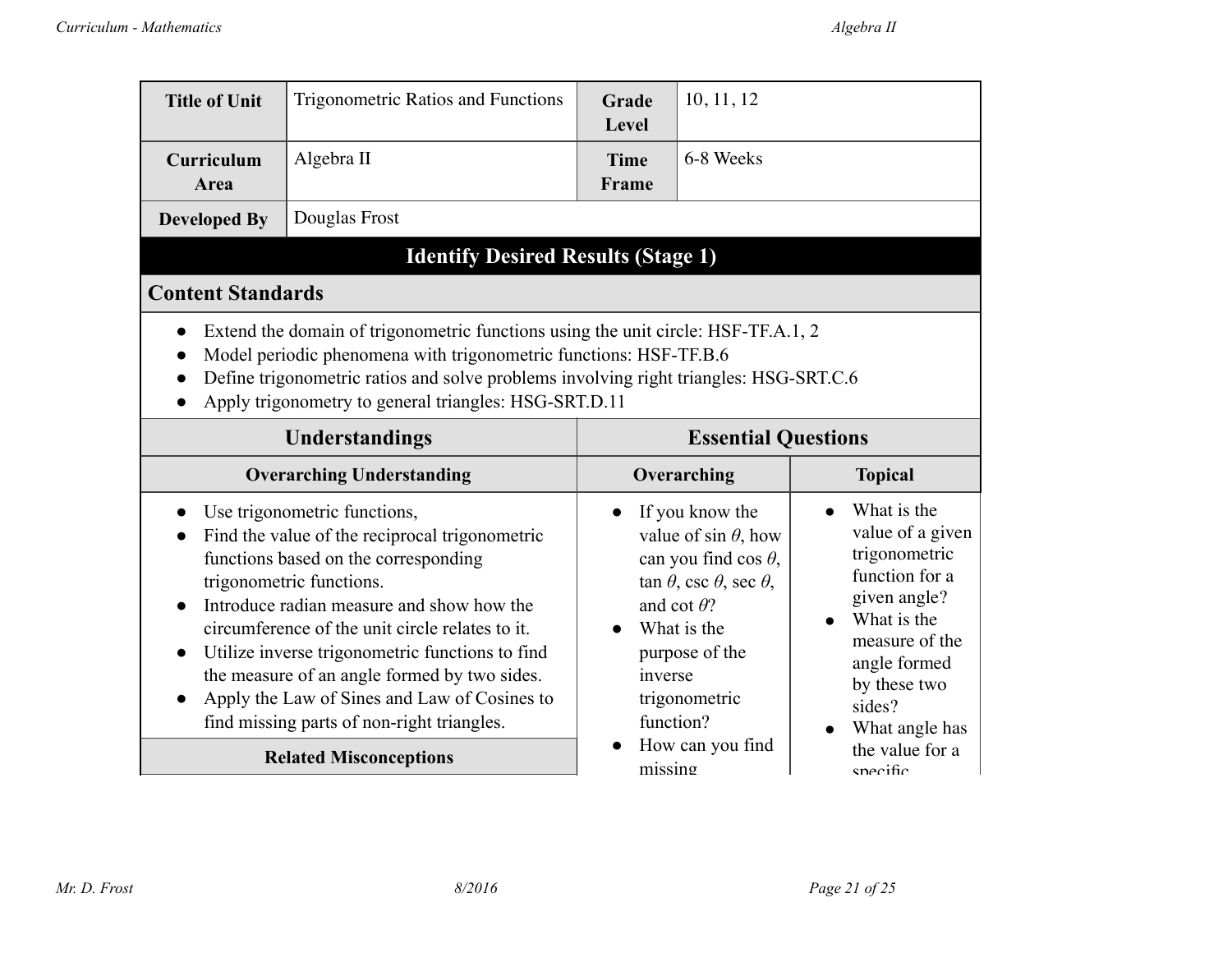| Using the improper trigonometric function to<br>find the missing part of a triangle.<br>Secant and Sine functions are reciprocals of<br>each other. Same with cosine and cosecant.<br>The period is the number of number of times the<br>$\bullet$<br>curve is repeated within $2\pi$ radians.<br>Computing the exact value of a trigonometric<br>$\bullet$<br>function at angles that are multiples of $30^{\circ}$ or<br>$45^\circ$ .                                                                                                       | information on a<br>triangle that does<br>not contain a right<br>angle?                                                                                                                                                                                                                                                                    | upoomo<br>trigonometric<br>function? |  |  |  |
|-----------------------------------------------------------------------------------------------------------------------------------------------------------------------------------------------------------------------------------------------------------------------------------------------------------------------------------------------------------------------------------------------------------------------------------------------------------------------------------------------------------------------------------------------|--------------------------------------------------------------------------------------------------------------------------------------------------------------------------------------------------------------------------------------------------------------------------------------------------------------------------------------------|--------------------------------------|--|--|--|
| Knowledge<br>Students will know                                                                                                                                                                                                                                                                                                                                                                                                                                                                                                               | <b>Skills</b><br>Students will be able to                                                                                                                                                                                                                                                                                                  |                                      |  |  |  |
| There are six trigonometric functions, where the<br>new three functions are reciprocals of the<br>original three trigonometric functions.<br>The unit circle is utilized to find the value of any<br>$\bullet$<br>trigonometric function and is the basis to the the<br>graphs of the sine and cosine functions.<br>Radian measure deals with length in terms of $\pi$ .<br>$\bullet$<br>The inverse trigonometric functions are used to<br>$\bullet$<br>find the measure of an angle.<br>When to use the Law of Sines and Law of<br>Cosines. | Find the value of any trigonometric function<br>$\bullet$<br>based on the unit circle.<br>Convert degree measure to radians and vice<br>$\bullet$<br>versa.<br>Find the measure of an angle given two<br>sides of a triangle.<br>Use the Law of Sines and Law of Cosines to<br>$\bullet$<br>find the missing part of a non-right triangle. |                                      |  |  |  |
| <b>Assessment Evidence (Stage 2)</b>                                                                                                                                                                                                                                                                                                                                                                                                                                                                                                          |                                                                                                                                                                                                                                                                                                                                            |                                      |  |  |  |
| <b>Performance Task Description</b>                                                                                                                                                                                                                                                                                                                                                                                                                                                                                                           |                                                                                                                                                                                                                                                                                                                                            |                                      |  |  |  |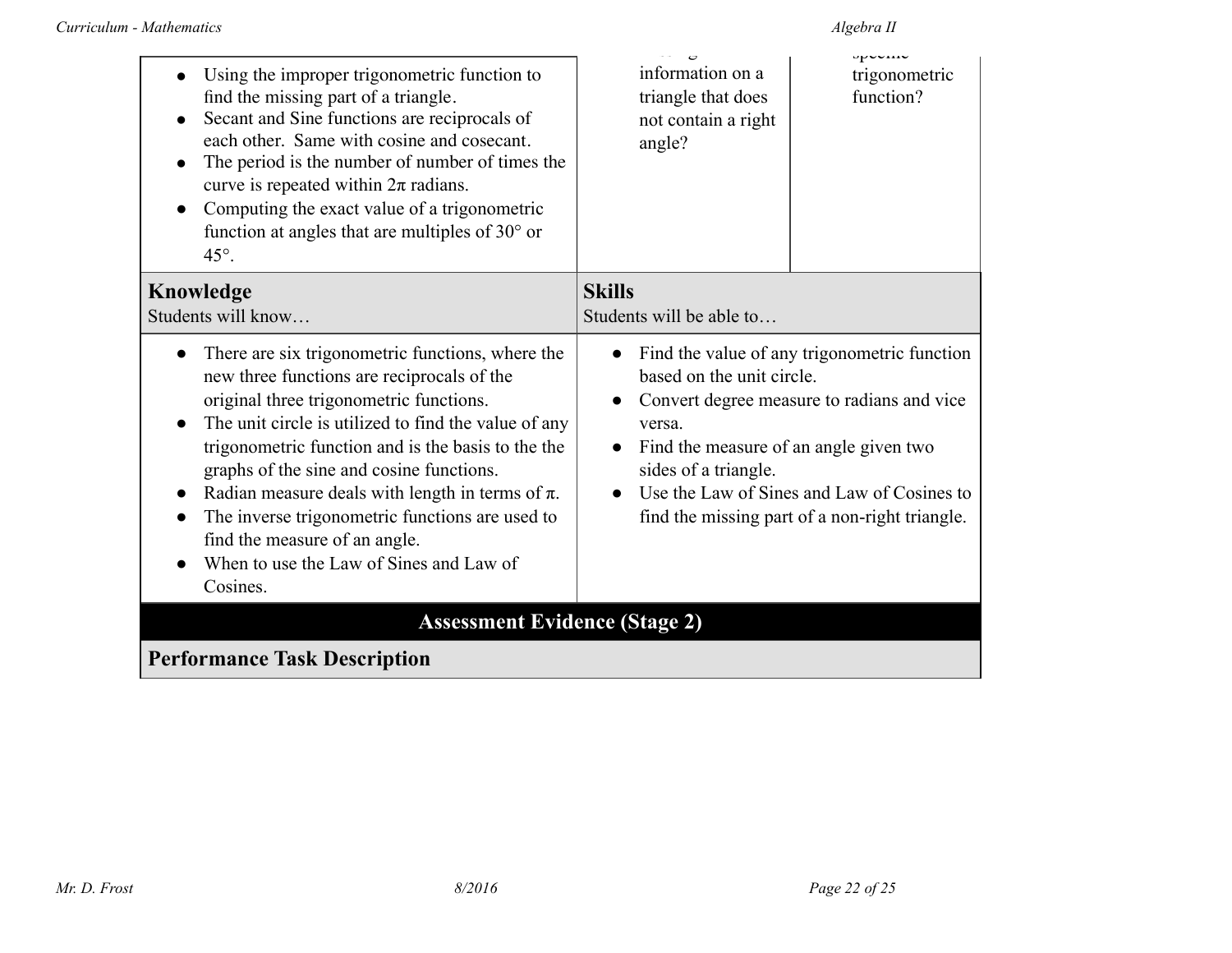- Measuring Radians (HSF-TF.A.1)
	- Develop a tactile understanding of radian measure.
- Determining the Length of a Zipline (HSF-TF.C.9, HSG-SRT.C.6, 8, D.9, 10, 11)
	- Use trigonometric identities to find certain lengths within the diagram.
	- Use the laws and the Half Angle Identity to find the angle of depression of the zipline.
- The Ambiguous Case (HSG-SRT.D.11)
	- Even though two triangles have one pair of congruent angles and two pairs of congruent sides, the angle you are looking for using the Law of Sines may be incorrect.
		- Students will need to remember the sine function is also positive in Quadrant II.

## **Other Evidence**

- Homework given after each class
- Practice questions showing. understanding of concept (both individually and in groups).
	- Using ideas like think-pair-share
- Quizzes administered after each lesson is completed to show knowledge gained.
- Activity for test review (independent or small group)
- Test administered at the end of the unit to show knowledge gained within the unit.

# **Learning Plan (Stage 3)**

#### **General Information**

- All warm-up questions, provided by the publisher, will lead into the new section of the unit by having students think outside-the-box.
	- Example: A ferris wheel takes 20 minutes to go around once. How far off the ground are you after 5 and 10 minutes? At what time(s) will you be 474 feet above the platform?
- Throughout the unit, students will have access to online assessments and practice problems provided by the publisher for self-assessment.
- The activities below can be delivered in individual or small groups.

#### **Sequence**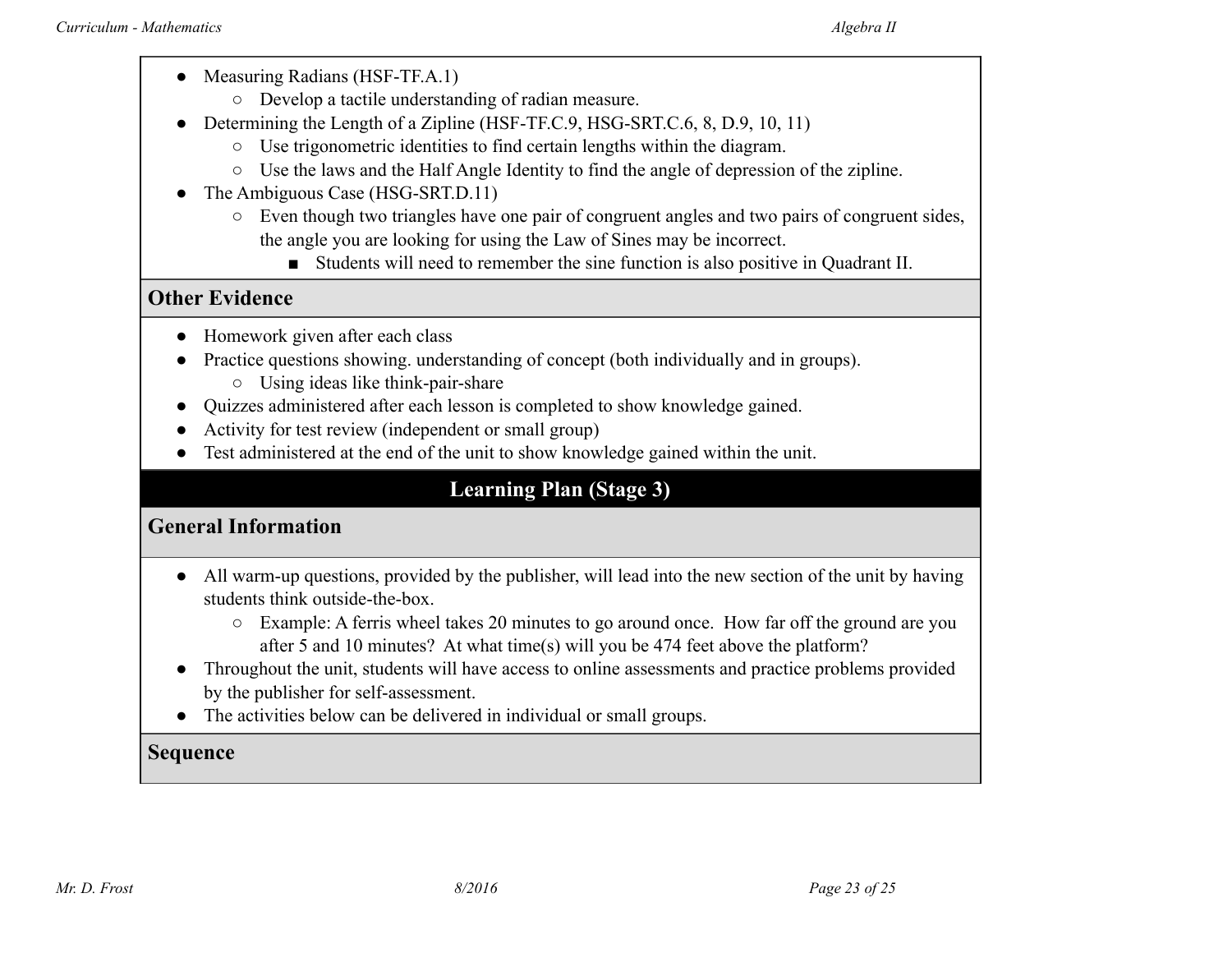- Trigonometric Functions with Right Triangles
	- Review sine, cosine, and tangent functions
	- Introduce cosecant, secant, and cotangent functions.
	- In small groups, evaluate the trigonometric values for special angles/
		- Utilize the 30-60-90 and 45-45-90 triangles.
	- Solve right triangles
- Angles and the Unit Circle and Radian Measure
	- Illustrate how the unit circle is used to determine the measure of an angle in a circle on the coordinate plane.
	- In small groups, determine the sine and cosine of an angle when given a point on the terminal side of the angle.
	- Without any assistance, in small groups, students will do the Measuring Radian assessment.
	- Convert degree measure to radians and vice versa.
	- Find the coordinate of the general angles of the unit circle utilizing the special triangles.
- Evaluating Trigonometric Functions of Any Angle
	- Utilizing the given point on the terminal side and the Pythagorean Theorem, find the value of each trigonometric function.
	- Utilize a reference angle when the terminal side is located in Quadrants II, III, or IV.
- Inverse Trigonometric Functions
	- Introduce trigonometric inverse functions
		- Students need to remember there are two solutions unless the inverse they are doing is -1, 0, or 1.
	- Students will create trigonometric word problems based on everything taught up to this point.
- Area and Law of Sines
	- Find the area of a non-right triangle using trigonometry.
		- Formula will be derived from the warm-up exercise.
	- Use the area formula to derive the Law of Sines,
	- Utilize the Law of Sines to find missing side/angle.
- Law of Cosines
	- On their own, based on the warm-up, derive the Law of Cosines
		- Warm-up illustrates how the cosine of an angle can be computed if the lengths of all three sides are given.
	- In small groups, work on questions where the students must decide to use either the Law of Sines or the Law of Cosines.